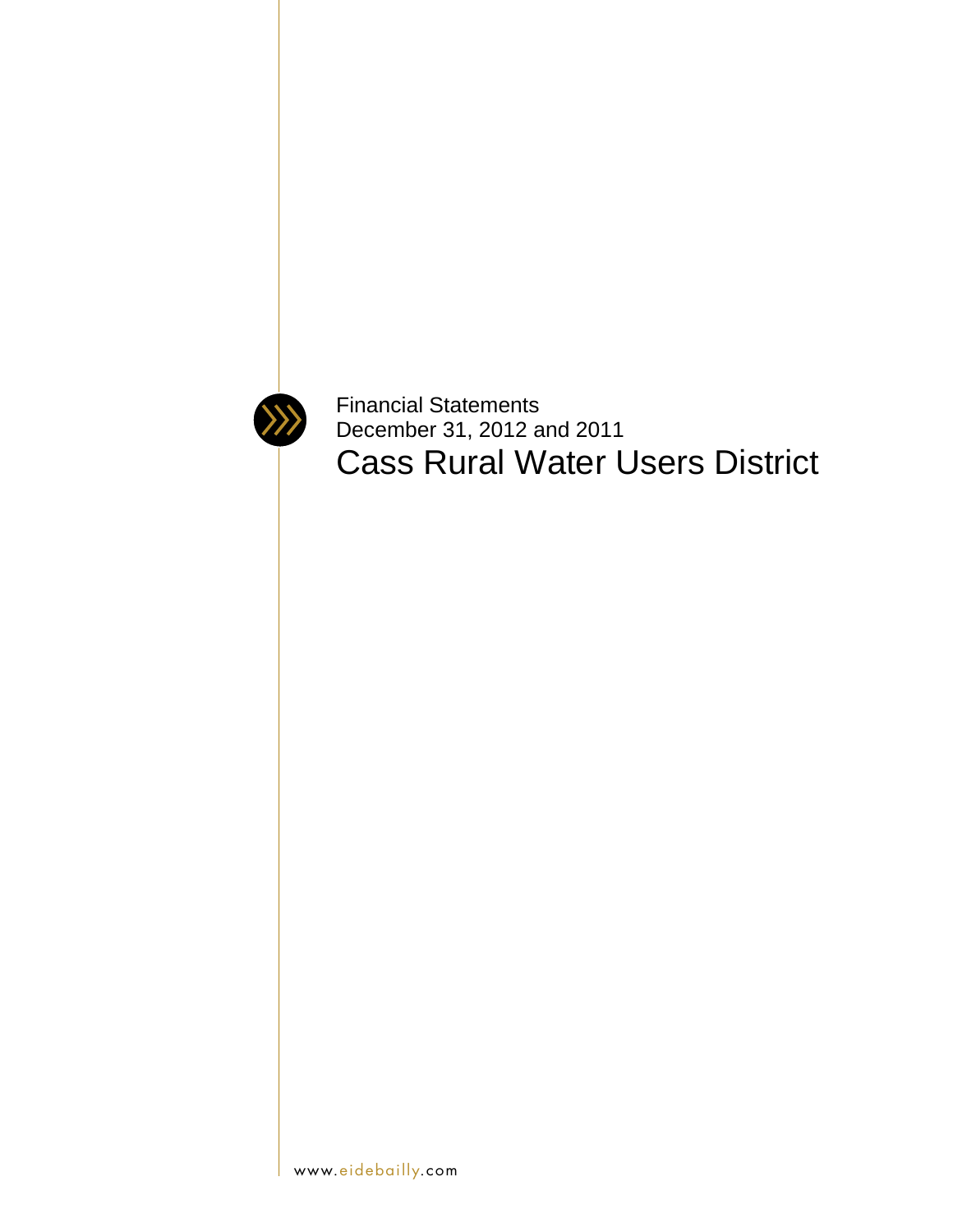| <b>Financial Statements</b>                                                                         |  |
|-----------------------------------------------------------------------------------------------------|--|
|                                                                                                     |  |
|                                                                                                     |  |
|                                                                                                     |  |
|                                                                                                     |  |
| Supplementary Information                                                                           |  |
|                                                                                                     |  |
|                                                                                                     |  |
| <b>Additional Reports</b>                                                                           |  |
| Government Auditing Standards Report on Internal Control over Financial Reporting and on Compliance |  |
|                                                                                                     |  |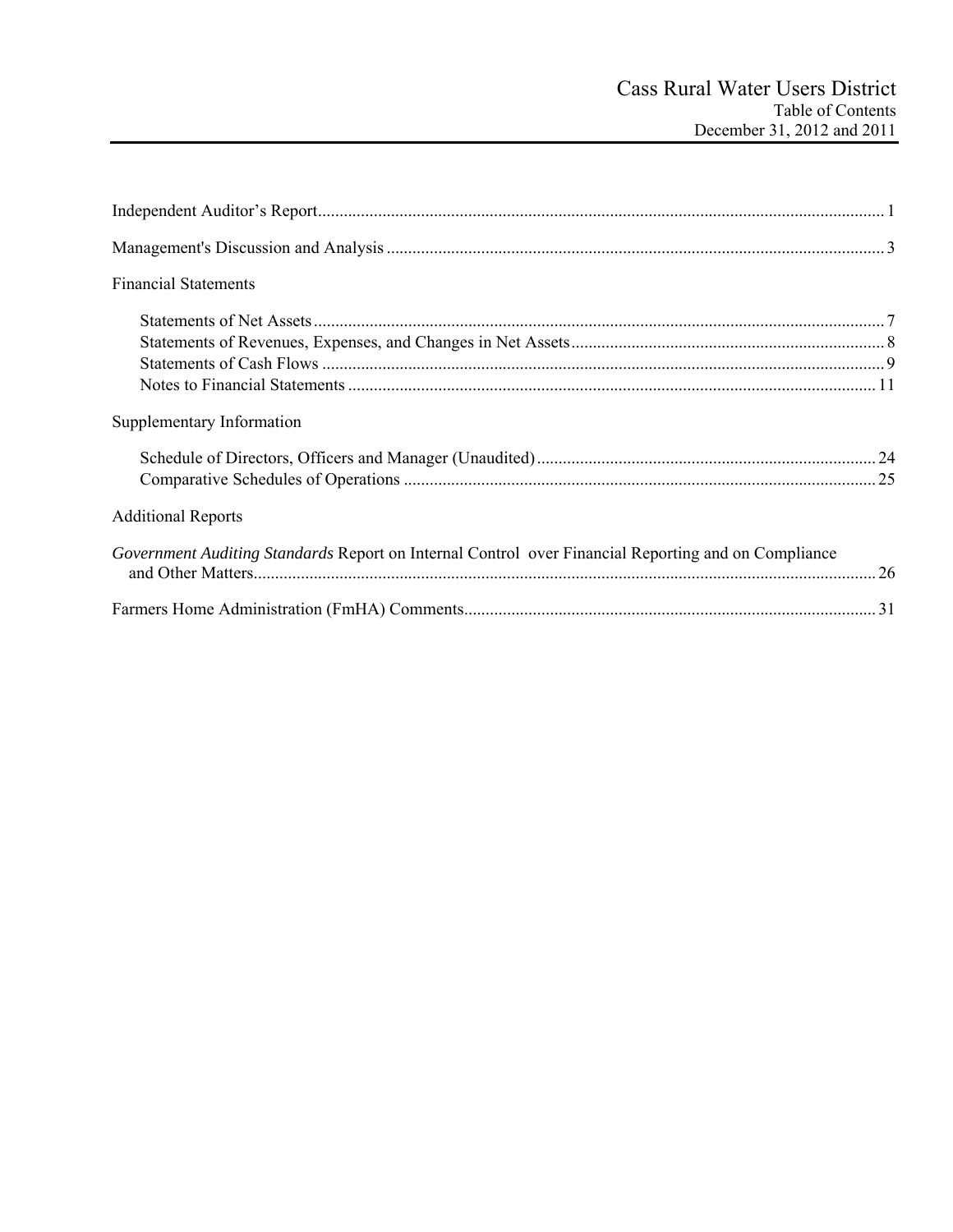

CPAs & BUSINESS ADVISORS

# **Independent Auditor's Report**

The Board of Directors Cass Rural Water Users District Kindred, North Dakota

## **Report on the Financial Statements**

We have audited the accompanying financial statements of Cass Rural Water Users District, which comprise the statements of net assets as of December 31, 2012 and 2011, and the related statements of revenues, expenses, and changes in net assets, and cash flows for the years then ended, and the related notes to the financial statements.

#### **Management's Responsibility for the Financial Statements**

Management is responsible for the preparation and fair presentation of these financial statements in accordance with accounting principles generally accepted in the United States of America; this includes the design, implementation, and maintenance of internal control relevant to the preparation and fair presentation of financial statements that are free from material misstatement, whether due to fraud or error.

#### **Auditor's Responsibility**

Our responsibility is to express an opinion on these financial statements based on our audits. We conducted our audits in accordance with auditing standards generally accepted in the United States of America. Those standards require that we plan and perform the audit to obtain reasonable assurance about whether the financial statements are free from material misstatement.

An audit involves performing procedures to obtain audit evidence about the amounts and disclosures in the financial statements. The procedures selected depend on the auditor's judgment, including the assessment of the risks of material misstatement of the financial statements, whether due to fraud or error. In making those risk assessments, the auditor considers internal control relevant to the entity's preparation and fair presentation of the financial statements in order to design audit procedures that are appropriate in the circumstances, but not for the purpose of expressing an opinion on the effectiveness of the entity's internal control. Accordingly, we express no such opinion. An audit also includes evaluating the appropriateness of accounting policies used and the reasonableness of significant accounting estimates made by management, as well as evaluating the overall presentation of the financial statements.

We believe that the audit evidence we have obtained is sufficient and appropriate to provide a basis for our audit opinion.

#### www.eidebailly.com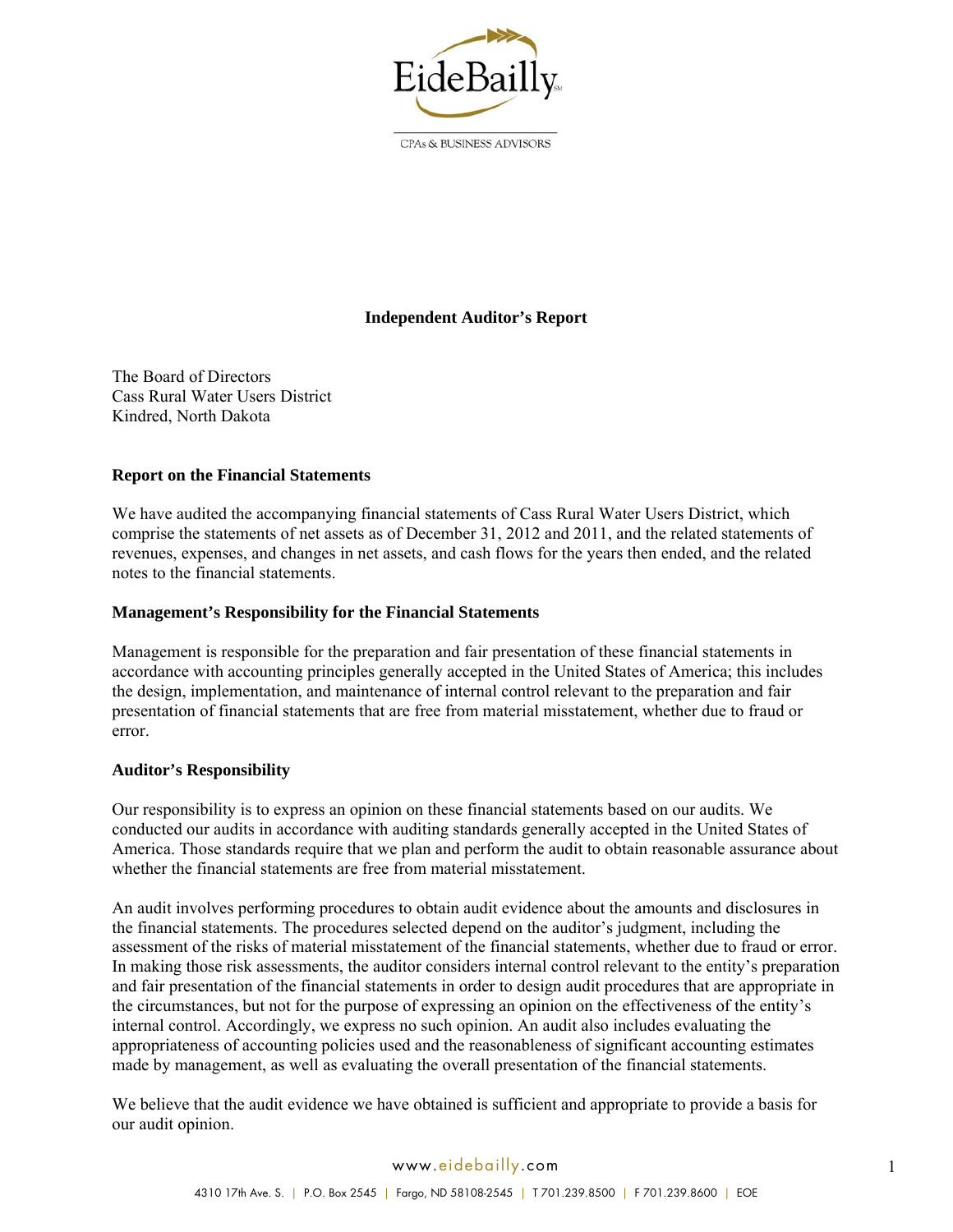## **Opinion**

In our opinion, the financial statements referred to above present fairly, in all material respects, the financial position of Cass Rural Water Users District as of December 31, 2012 and 2011, and the results of its operations and its cash flows for the years then ended in accordance with accounting principles generally accepted in the United States of America.

#### **Report on Supplementary Information**

Our audit was conducted for the purpose of forming opinions on the financial statements that collectively comprise the District's financial statements as a whole. The schedule of directors, officers, and manager and comparative schedules of operations are presented for purposes of additional analysis and are not a required part of the basic financial statements. The comparative schedule of operations is the responsibility of management and is derived from and relate directly to the underlying accounting and other records used to prepare the financial statements. The information has been subjected to the auditing procedures applied in the audit of the financial statements and certain additional procedures, including comparing and reconciling such information directly to the underlying accounting and other records used to prepare the financial statements or to the financial statements themselves, and other additional procedures in accordance with auditing standards generally accepted in the United States of America. In our opinion, the information is fairly stated in all material respects in relation to the financial statements taken as a whole. The schedule of directors, officers, and manager has not been subjected to the auditing procedures applied in the audit of the basic financial statements and, accordingly, we do not express an opinion or provide any assurance on them.

The management's discussion and analysis is not a required part of the basic financial statements but is supplementary information required by accounting principles generally accepted in the United States of America. We have applied certain limited procedures, which consisted principally of inquiries of management regarding the methods of measurement and presentation of the supplementary information. However, we did not audit the information and do not express and opinion or provide any assurance on it.

#### **Report Issued in Accordance with Government Auditing Standards**

In accordance with *Government Auditing Standards*, we have also issued a report dated February 19, 2013 on our consideration of the District's internal control over financial reporting and on our tests of its compliance with certain provisions of laws, regulations, contracts, grant agreements, and other matters. The purpose of that report is to describe the scope of our testing of internal control over financial reporting and compliance and the results of that testing, and not to provide an opinion on the internal control over financial reporting or on compliance. Those reports are an integral part of an audit performed in accordance with *Government Auditing Standards* in considering the District's internal control over financial reporting and compliance.

Gide Sailly LLP

Fargo, North Dakota February 19, 2013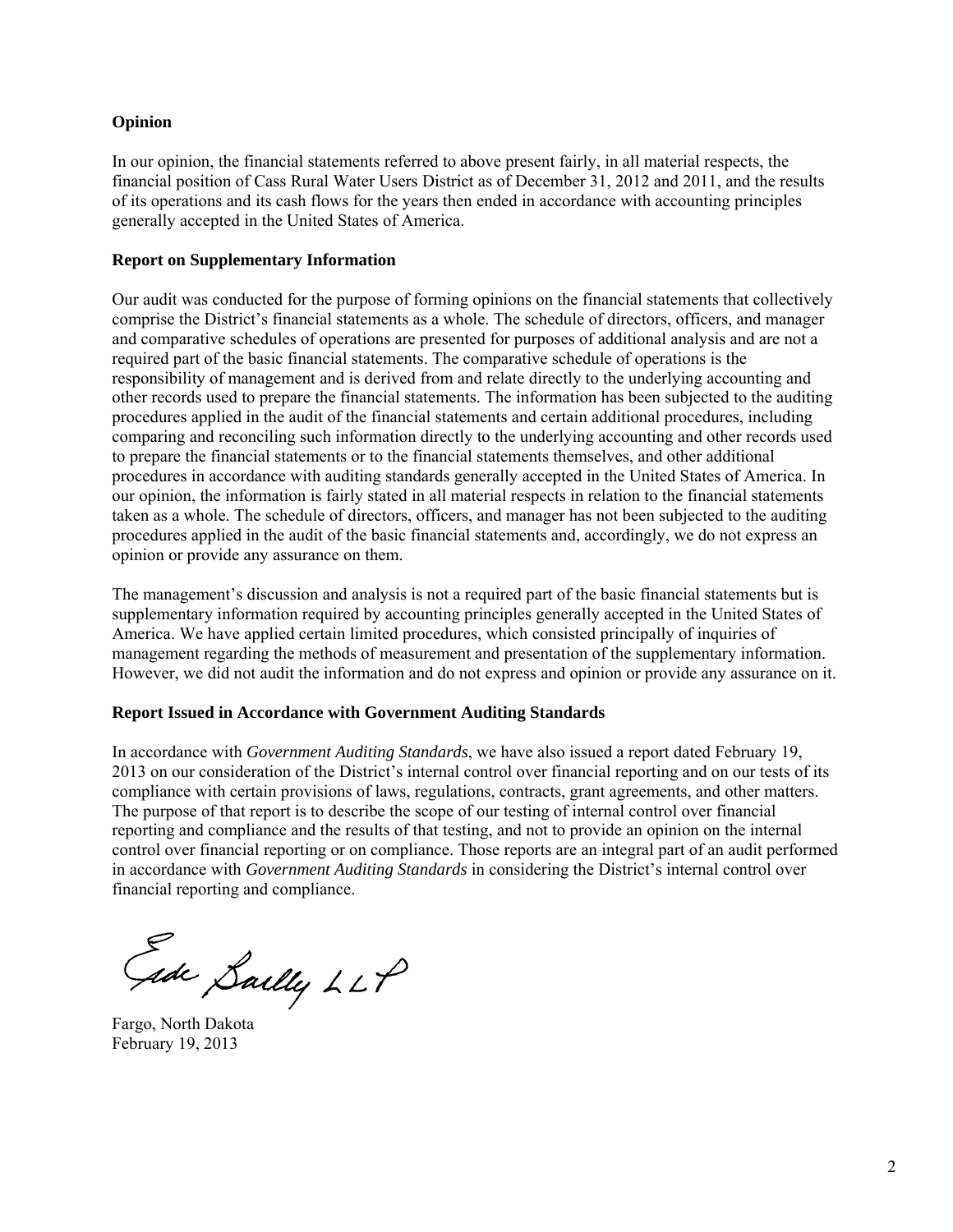This section of the District's financial report presents our analysis of the District's financial performance during the fiscal year ended December 31, 2012. Please read it in conjunction with the financial statements, which follow this section.

The information in this MDA is presented under the following headings:

- Financial Highlights
- Organization and Business
- Statement of Net Assets Overview
- Capital Assets and Debt Administration
- Statement of Revenues, Expenses and Change in Net Assets Overview
- Request for Information

## **Financial Highlights**

- Assets Increased nearly \$0.5 million due primarily to the pipeline project funded through U.S. Army Corps of Engineers (COE).
- Operating expenses Increased nearly 4.7% due to a large increase in purchased water cost associated with the ethanol plant and areas surrounding Davies High School in Fargo, ND.

## **Organization and Business**

Cass Rural Water Users District provides water service to approximately 3,800 rural residences and 14 communities in Cass County and parts of Trail, Barnes, Ransom and Richland counties serving a total estimated population of 13,000 in a 2,000 square mile service area. The District is a political subdivision of the State of North Dakota pursuant to Chapter 61-35 of the North Dakota Century Code. The District recovers cost of service through user fees.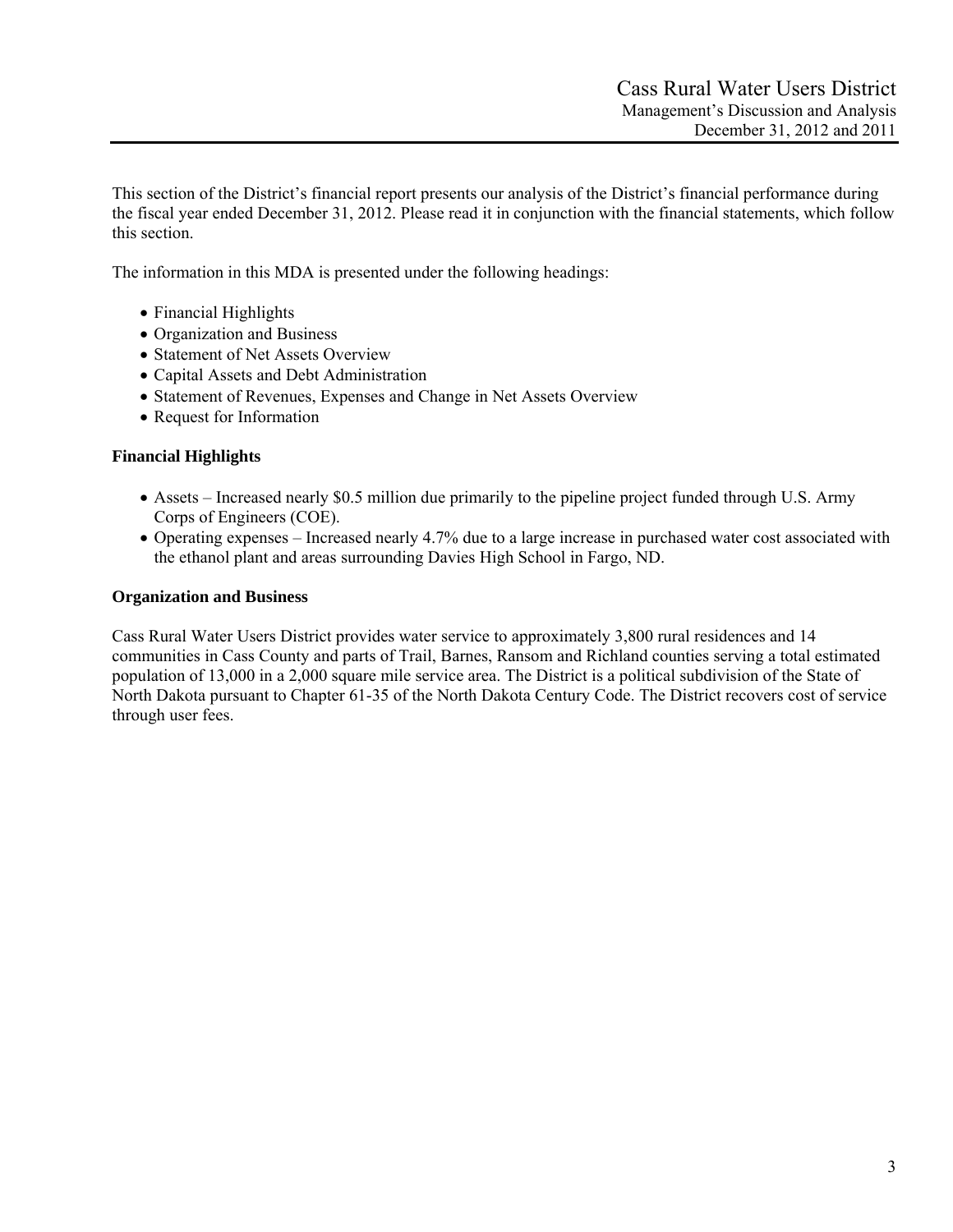#### **Statement of Net Assets Overview**

|                                                                                                              | 2012                                                   | 2011                                                   |
|--------------------------------------------------------------------------------------------------------------|--------------------------------------------------------|--------------------------------------------------------|
| Assets<br>Capital assets<br>Other property and investments<br><b>Current assets</b>                          | 27,806,156<br><sup>\$</sup><br>13,552,301<br>3,386,845 | 28,081,308<br><sup>\$</sup><br>13,335,151<br>2,899,200 |
| Total assets                                                                                                 | 44,745,302                                             | S<br>44,315,659                                        |
| Net Assets<br>Invested in capital assets, net of related debt<br>Restricted for debt service<br>Unrestricted | \$<br>6,123,749<br>1,992,358<br>14,592,907             | $\mathbb{S}$<br>5,540,042<br>1,310,870<br>13,601,873   |
| Total net assets                                                                                             | 22,709,014                                             | 20,452,785                                             |
| Liabilities<br>Long-term debt, less current maturities<br>Other liabilities                                  | 20,629,282<br>1,407,006                                | 21,485,690<br>2,377,184                                |
| Total liabilities                                                                                            | 22,036,288                                             | 23,862,874                                             |
| Total net assets and liabilities                                                                             | 44,745,302                                             | 44,315,659<br>S                                        |

The total assets of the District increased by 0.9% from \$44.3 million to \$44.7 million. The increase in total assets is broken down as follows:

| Water Plant in service         | $(\$275,000)$ |
|--------------------------------|---------------|
| <b>Current Assets</b>          | 480,000       |
| Other Property and Investments | 165,000       |

During 2009, per terms of the "Memorandum of Understanding" with the City of Fargo and Tharaldson Ethanol Group, the District executed a bill of sale which transferred ownership of a water treatment plant constructed on land owned by the City of Fargo to the city. In return the City of Fargo is committed to sell water to the District for resale to Tharaldson Ethanol for a period of 20 years. Additional terms of the agreement require Tharaldson Ethanol Group and the City of Fargo to make all debt payments for the project. The repayment contract also includes a guarantee from Mr. Gary Tharaldson and Tharaldson Hotels. The District holds an escrow account as additional security for the debt associated with this project.

Current assets increased by nearly \$500,000. This was a result of increase accounts receivable for Special Assessments.

The net assets of the District increased by a little over \$2.2 million.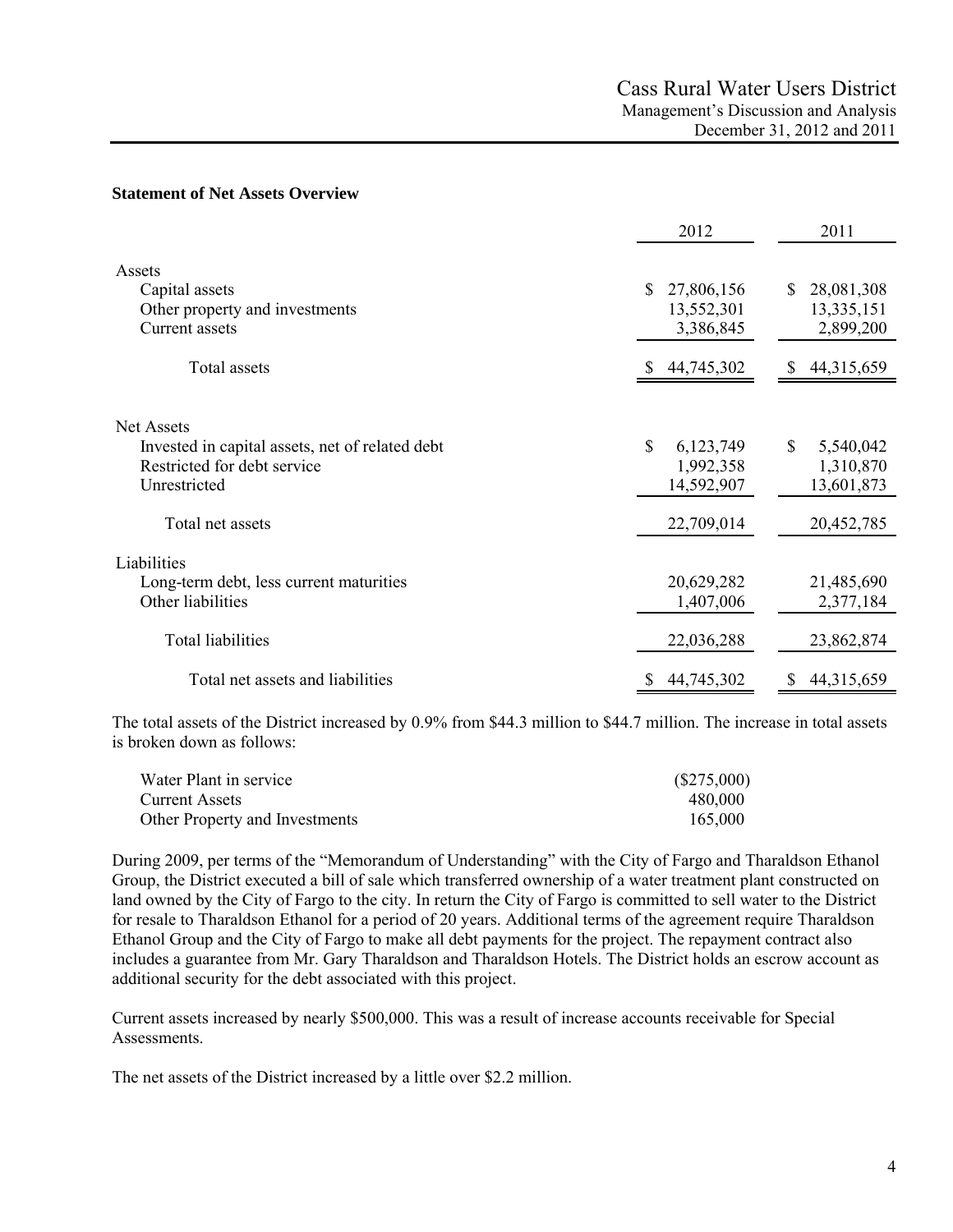### **Capital Assets and Debt Administration**

At the end of 2012, the District had \$41.3 million (net of accumulated depreciation) in a broad range of utility capital assets and other property. The investment in capital and other property assets includes land, buildings, improvements, water treatment plants, water transmission and distribution mains, water storage facilities, pump stations, machinery, equipment and certain intangible assets. The District's net revenue, long term debt and contributions from customers are used to finance these capital investments. More detailed information concerning the additions and retirements appears later in this document in note 5 of the financial statements.

As of December 31, 2012 the District had a total long term debt including current maturities outstanding of \$20,894,327. The District invests funds in certificates of deposit and other similar investments in such a manner so that as these investments mature funds are available to make the necessary payments. As of December 31, 2012 the District had funds on hand to make all debt payments through the year 2014. The details of the various debt instruments are presented in more detail in note 6 of the financial statements.

|                                             | 2012             | 2011            |
|---------------------------------------------|------------------|-----------------|
| <b>Total Revenues</b>                       | \$<br>6,486,550  | \$<br>7,862,409 |
| <b>Total Expenses</b>                       | 5,002,071        | 4,816,815       |
| Income                                      | 1,484,479        | 3,045,594       |
| Capital Contributions<br>Special assessment | 771,750          |                 |
| Change in Net Assets                        | 2,256,229        | 3,045,594       |
| Net Assets, Beginning of Year               | 20,452,785       | 17,407,191      |
| Net Assets, End of Year                     | \$<br>22,709,014 | 20,452,785      |

#### **Statement of Revenues, Expenses and Change in Net Assets Overview**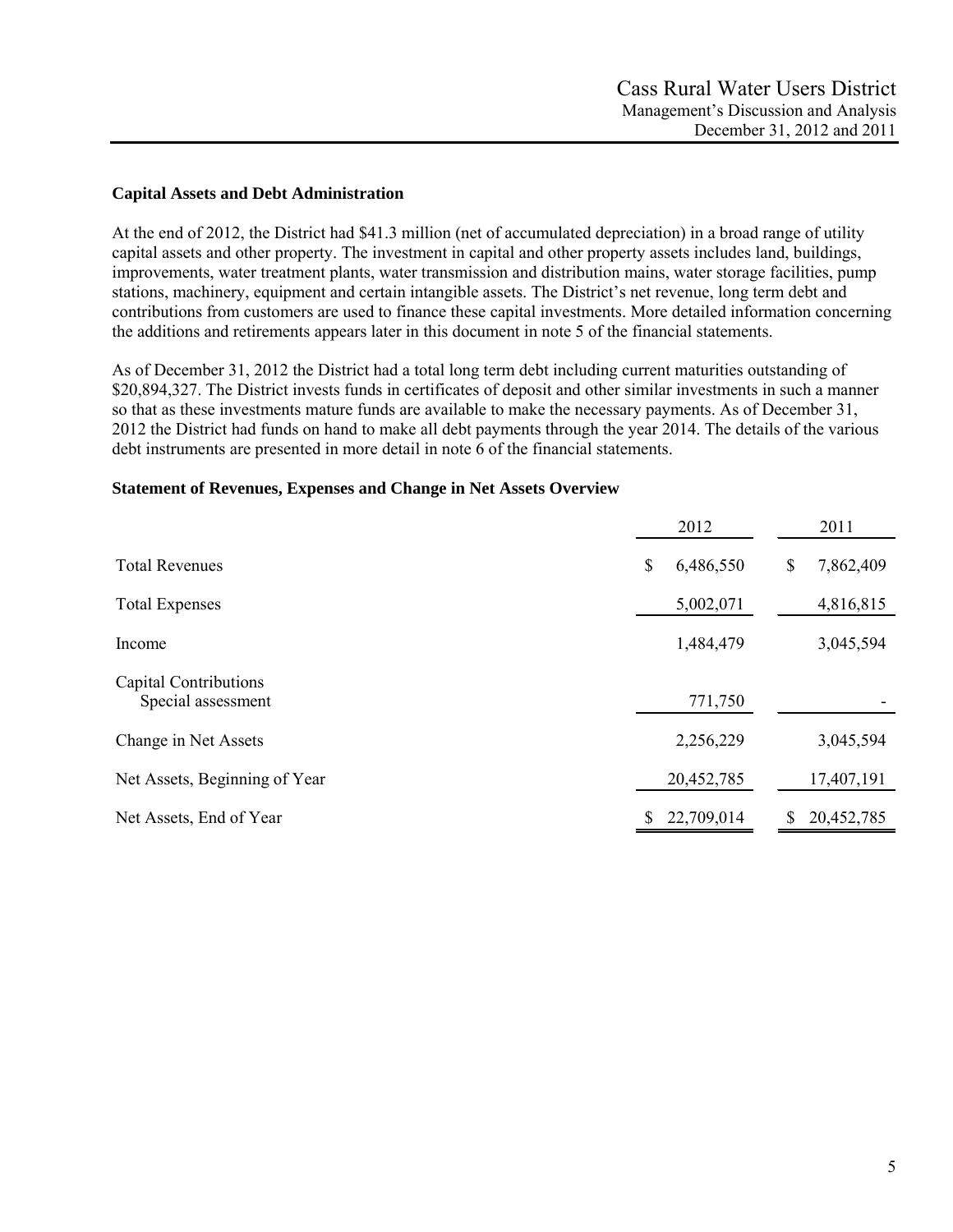Overall operating expenses increased by 4% or approximately \$185,000. Most areas of cost were either stable or saw minor decreases. However, purchased water costs increased by over \$195,000 as a consequence of water purchases made from the City of Fargo. Depreciation expense increased by approximately \$88,000 during 2012.

Non-operating revenues (expenses) decreased due to increased insurance payments associated with the U.S Army Corps of Engineers (COE) Project construction that occurred in 2012. Due to lower interest rates, investment income decreased by a little over \$12,000. Franchise fee payments from West Fargo increased by \$14,000 due to an increase in hookups in 2012. During 2009 the District was awarded a construction grant from the U.S. Army Corps of Engineers (COE). Terms of the grant agreement call for the COE to reimburse the District 75% of all approved construction costs up to \$5,000,000. The resulting \$3,750,000 grant will allow the District to make major headway on its Capital Improvements Program. Bids for the project were opened in October with construction to begin in the spring of 2010.In late 2012 the final payments were paid and the project was completed

# **Factors Bearing on the District's Future**

There are a number of factors or issues that have a bearing on the future of Cass Rural Water District that can be broken down as follows:

- Water Supply Cass Rural Water District is dependent on ground water as its primary source of water. One of the three aquifers the District utilizes has a finite life of perhaps another 25 to 30 years. As a result the District has been very active with the Lake Agassiz Water Authority to develop a more dependable source of water.
- Territorial Integrity Due to the rapid growth of the urban areas around Fargo and West Fargo both cities have extended their boundaries into areas that overlap the District's boundary. To date the District has been able to negotiate reasonable arrangements with both cities to address these territorial issues. The District will continue to foster good working relationships with Fargo and West Fargo as well as making an effort to keep abreast of any legal developments in this area of federal law.
- Federal Regulation Each year the Environmental Protection Agency issues new rules for the regulations of public drinking water systems. With each new regulation comes increased cost and additional record keeping requirements. The District is committed to meeting all applicable drinking water standards while keeping costs as reasonable as possible.

# **Request for Information**

This financial report is designed to provide ratepayers and creditors with a general overview of the District's finances and demonstrate the District's accountability for monies it receives. If you have any questions about this report or need additional information, please contact: the General Manger, Cass Rural Water District, P.O. Box 98, Kindred, North Dakota 58051.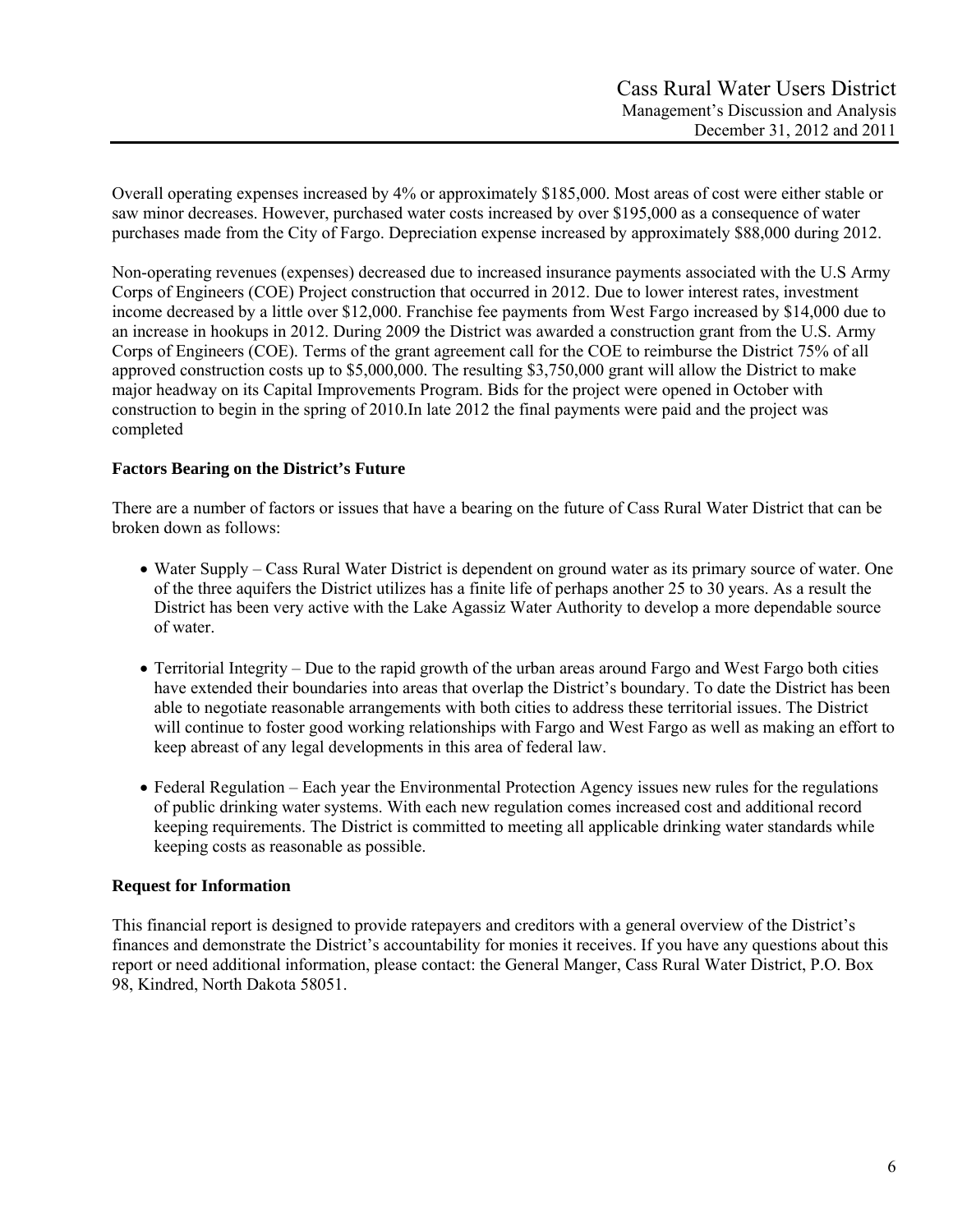|                                                           | 2012             | 2011                       |
|-----------------------------------------------------------|------------------|----------------------------|
| Assets                                                    |                  |                            |
| <b>Water Plant</b>                                        |                  |                            |
| In service                                                | 35,900,567<br>\$ | 29,653,257                 |
| Construction in progress                                  | 7,971            | 5,933,957                  |
|                                                           |                  |                            |
| Total water plant                                         | 35,908,538       | 35,587,214                 |
| Less accumulated depreciation                             | 8,102,382        | 7,505,906                  |
|                                                           |                  |                            |
| Water plant - net                                         | 27,806,156       | 28,081,308                 |
|                                                           |                  |                            |
|                                                           |                  |                            |
| Other Property and Investments                            |                  |                            |
| Intangible assets, net of accumulated amortization        | 8,859,876        | 9,381,045                  |
| Special assessment receivable, net of current portion     | 1,842,635        | 1,166,175                  |
| Patronage capital credits from nonassociated companies    | 216,200          | 210,749                    |
| Other investments                                         | 5,343            | 103,625                    |
| Special funds                                             | 2,623,379        | 2,460,878                  |
|                                                           | 13,547,433       | 13,322,472                 |
| <b>Current Assets</b>                                     |                  |                            |
| Cash and cash equivalents                                 | 2,288,834        | 1,461,565                  |
| Cash and cash equivalents - restricted                    | 1,997            | 143,706                    |
| Temporary investments                                     | 320,631          |                            |
| Accounts receivable, less accumulated provision           |                  |                            |
| for uncollectible accounts (2012 - \$999, 2011 - \$3,067) | 385,817          | 874,791                    |
| Delinquent special assessment receivables                 | 185,608          | 248,472                    |
|                                                           | 149,723          | 144,695                    |
| Special assessment receivable, current portion            |                  |                            |
| Inventory                                                 | 3,422            | 3,422                      |
| Prepaid Items<br>Interest receivable                      | 44,345           | 16,081                     |
|                                                           | 6,468            | 6,468                      |
| Total current assets                                      | 3,386,845        | 2,899,200                  |
|                                                           |                  |                            |
|                                                           |                  |                            |
| <b>Deferred Debits</b>                                    |                  |                            |
| Debt issuance costs,                                      |                  |                            |
| net of accumulated amortization                           | 4,868            | 12,679                     |
|                                                           | \$<br>44,745,302 | $\mathbb{S}$<br>44,315,659 |
|                                                           |                  |                            |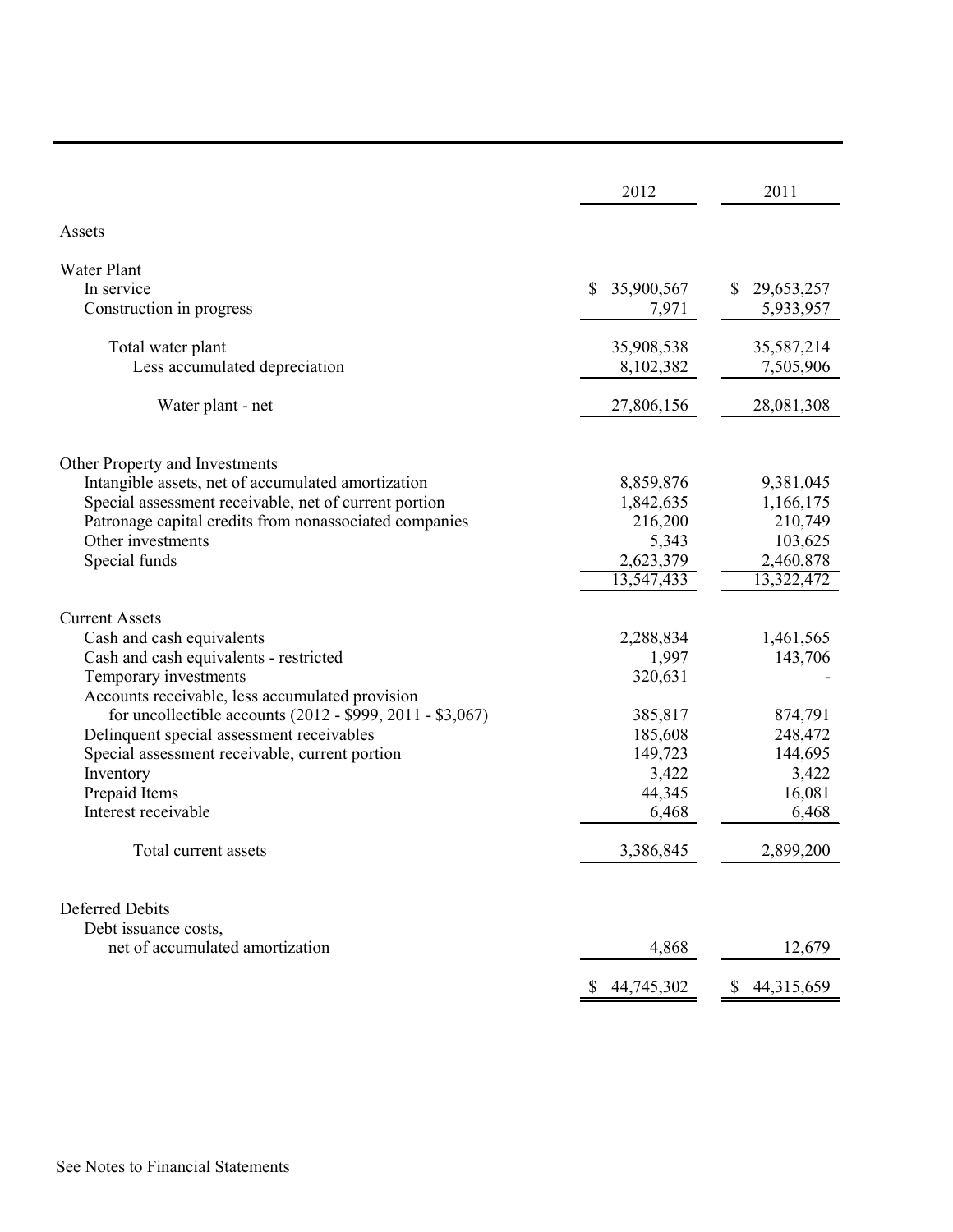# Cass Rural Water Users District Statements of Net Assets December 31, 2012 and 2011

|                             | 2012           | 2011            |
|-----------------------------|----------------|-----------------|
| Net Assets and Liabilities  |                |                 |
| Net Assets                  |                |                 |
| Invested in capital         |                |                 |
| assets, net of related debt | 6,123,749<br>S | 5,540,042<br>\$ |
| Restricted for debt service | 1,992,358      | 1,310,870       |
| Unrestricted                | 14,592,907     | 13,601,873      |
| Total net assets            | 22,709,014     | 20,452,785      |
|                             |                |                 |

| Long - Term Debt,              |            |            |
|--------------------------------|------------|------------|
| <b>Less Current Maturities</b> | 20,629,282 | 21,485,690 |
|                                |            |            |

| <b>Current Liabilities</b>           |            |            |
|--------------------------------------|------------|------------|
| Current maturities of long-term debt | 1,053,125  | 1,055,576  |
| Accounts payable                     | 122,394    | 142,630    |
| Construction payable                 |            | 947,491    |
| Accrued vacation                     | 26,698     | 26,698     |
| Accrued interest                     | 204,789    | 204,789    |
| Total current liabilities            | 1,407,006  | 2,377,184  |
|                                      | 44,745,302 | 44,315,659 |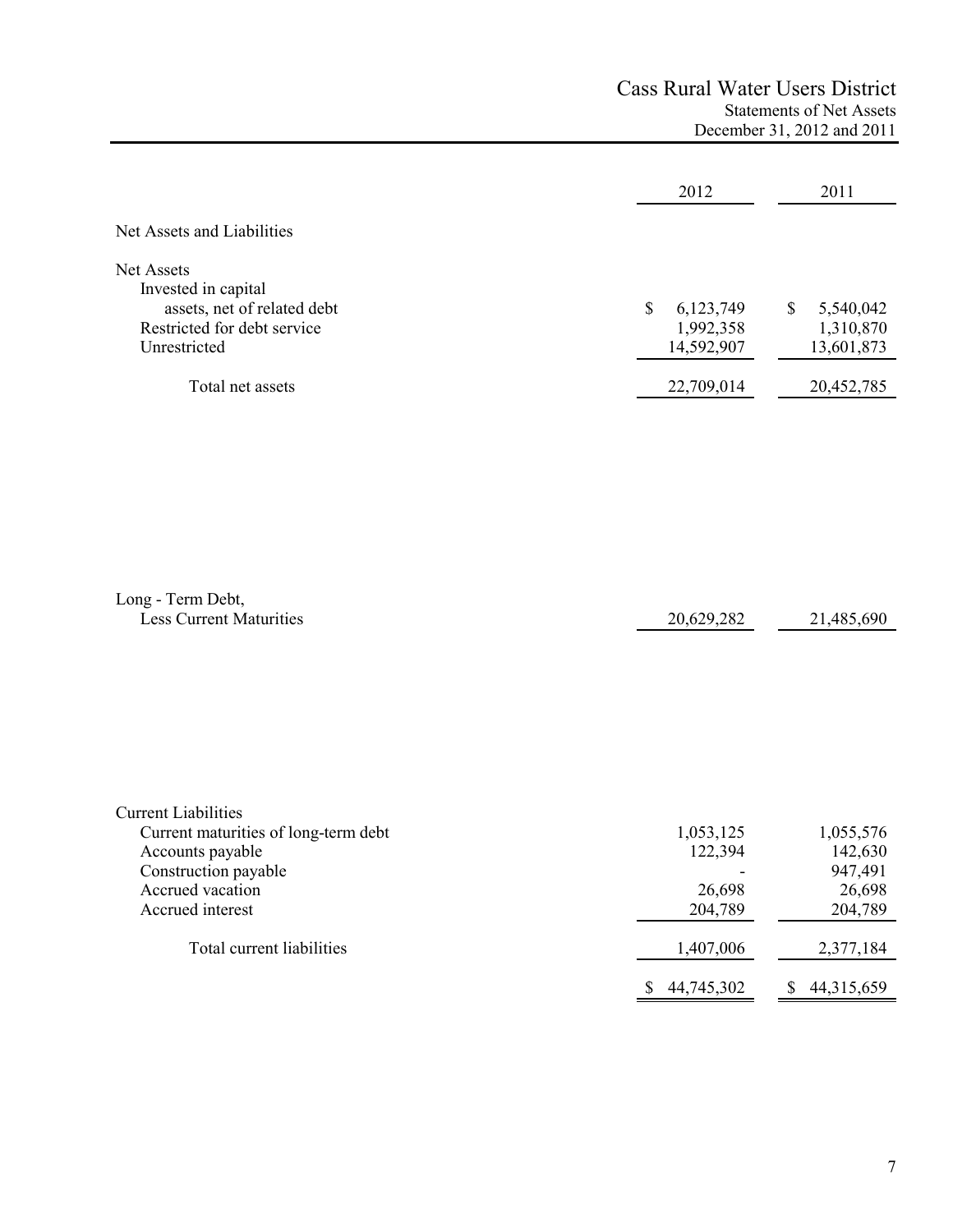# Cass Rural Water Users District Statements of Revenues, Expenses, and Changes in Net Assets Years Ended December 31, 2012 and 2011

|                                             | 2012            | 2011             |
|---------------------------------------------|-----------------|------------------|
| <b>Operating Revenues</b>                   |                 |                  |
| Metered sales to customers                  | \$<br>5,739,943 | \$<br>5,142,773  |
| Miscellaneous                               | 55,210          | 58,691           |
|                                             |                 |                  |
| Total operating revenues                    | 5,795,153       | 5,201,464        |
| <b>Operating Expenses</b>                   |                 |                  |
| Pumping expense                             | 203,983         | 191,118          |
| Water treatment and testing expense         | 121,675         | 120,400          |
| Transmission and distribution expense       | 454,160         | 469,867          |
| Administrative and general expense          | 672,424         | 759,965          |
| Purchased water                             | 1,424,307       | 1,228,588        |
| Depreciation expense                        | 667,926         | 579,315          |
| Amortization expense                        | 521,169         | 525,481          |
| Taxes                                       | 44,107          | 50,273           |
| Total operating expenses                    | 4,109,751       | 3,925,007        |
| Operating Income                            | 1,685,402       | 1,276,457        |
|                                             |                 |                  |
| Nonoperating Revenues (Expenses)            |                 |                  |
| Interest on special assessments             | 163,891         | 74,158           |
| Investment income                           | 39,729          | 52,059           |
| Franchise fee payment                       | 70,224          | 55,440           |
| Grant revenue                               |                 | 1,416,481        |
| Membership revenue                          | 1,500           | 16,450           |
| Surety revenue                              | 318,565         | 1,012,209        |
| Miscellaneous revenue                       | 97,488          | 34,148           |
| Interest expense                            | (892,320)       | (891, 808)       |
| Total nonoperating revenues (expenses), net | (200, 923)      | 1,769,137        |
| <b>Income Before Contributions</b>          | 1,484,479       | 3,045,594        |
| Capital Contributions                       |                 |                  |
| Special assessments                         | 771,750         |                  |
|                                             |                 |                  |
| Change in Net Assets                        | 2,256,229       | 3,045,594        |
| Net Assets, Beginning of Year               | 20,452,785      | 17,407,191       |
| Net Assets, End of Year                     | 22,709,014<br>P | 20,452,785<br>\$ |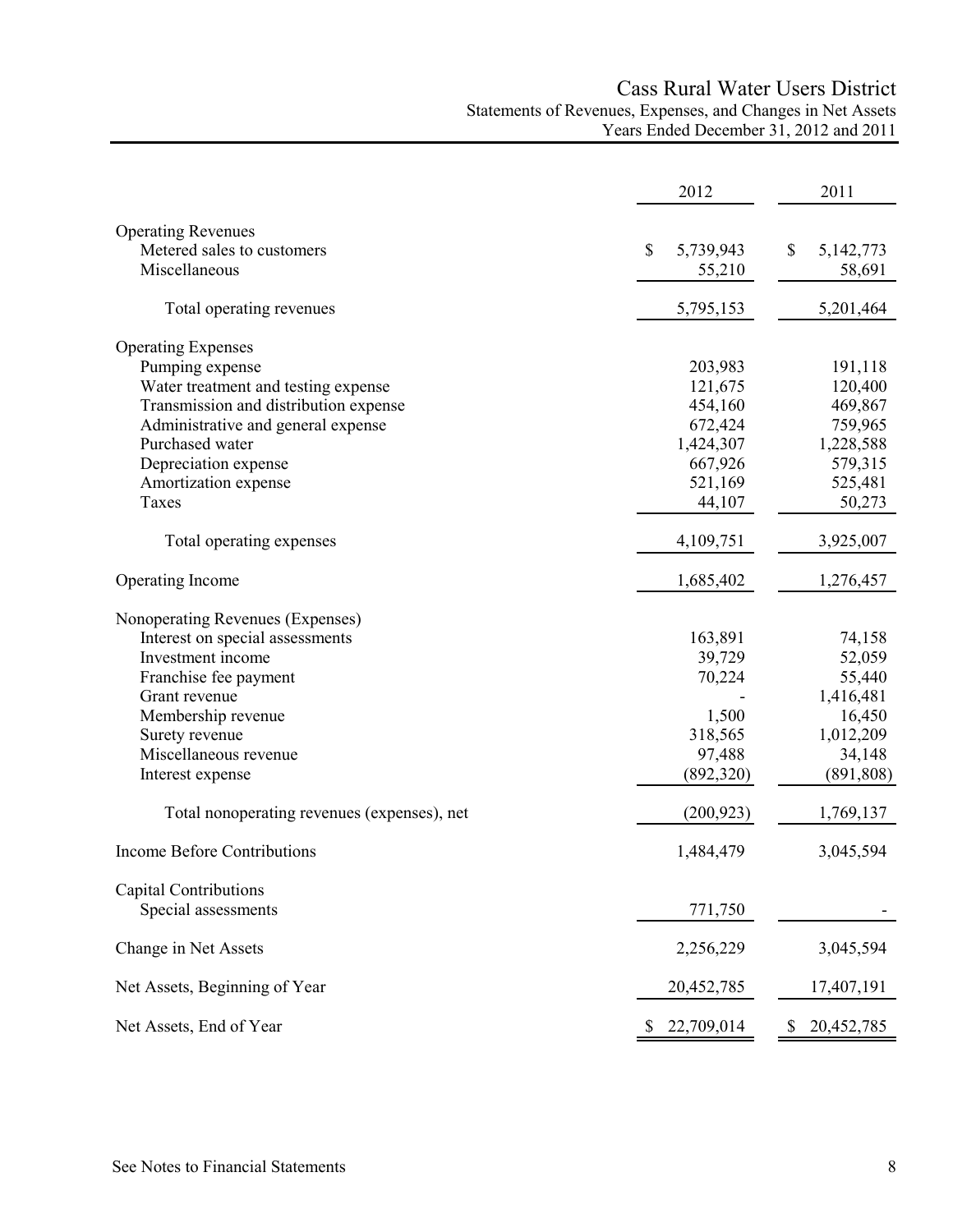# Cass Rural Water Users District Statements of Cash Flows

Years Ended December 31, 2012 and 2011

|                                                                                                                                                                                                                                                                                                                                                           | 2012                                                                                               | 2011                                                                                                    |
|-----------------------------------------------------------------------------------------------------------------------------------------------------------------------------------------------------------------------------------------------------------------------------------------------------------------------------------------------------------|----------------------------------------------------------------------------------------------------|---------------------------------------------------------------------------------------------------------|
| <b>Operating Activities</b><br>Operating cash receipts from customers<br>Cash payments to suppliers for goods and services<br>Cash payments to employees for services<br>Miscellaneous payments                                                                                                                                                           | \$<br>7,055,877<br>(828,318)<br>(672, 424)<br>(1,481,943)                                          | \$<br>4,634,730<br>(834,747)<br>(755, 147)<br>(1,271,051)                                               |
| Net Cash from Operating Activities                                                                                                                                                                                                                                                                                                                        | 4,073,192                                                                                          | 1,773,785                                                                                               |
| <b>Investing Activities</b><br>Purchase of investments<br>Sale of investments<br>Interest received                                                                                                                                                                                                                                                        | (634, 343)<br>249,493<br>39,729                                                                    | (590, 108)<br>812,690<br>53,249                                                                         |
| Net Cash from (used for) Investing Activities                                                                                                                                                                                                                                                                                                             | (345, 121)                                                                                         | 275,831                                                                                                 |
| Capital and Related Financing Activities<br>Interest payments on debt<br>Proceeds from long-term borrowings<br>Net (additions) subtractions to special assessments<br>Payment of construction payable<br>Additions to plant<br>Proceeds from sale of plant<br>Proceeds from grant revenue<br>Proceeds from surety<br>Principal payments on long-term debt | (892,320)<br>168,000<br>(357, 245)<br>(947, 491)<br>(436, 885)<br>60,000<br>318,565<br>(1,026,859) | (903, 585)<br>346,074<br>259,861<br>(114,581)<br>(2,652,553)<br>1,416,481<br>1,012,209<br>(1, 149, 623) |
| Net Cash used for Capital<br>and Related Financing Activities                                                                                                                                                                                                                                                                                             | (3,114,235)                                                                                        | (1,785,717)                                                                                             |
| Noncapital Financing Activities<br>Franchise fee payment<br>Membership revenue                                                                                                                                                                                                                                                                            | 70,224<br>1,500                                                                                    | 55,440<br>16,450                                                                                        |
| Net Cash from Noncapital Financing Activities                                                                                                                                                                                                                                                                                                             | 71,724                                                                                             | 71,890                                                                                                  |
| Net Change in Cash and Cash Equivalents                                                                                                                                                                                                                                                                                                                   | 685,560                                                                                            | 335,789                                                                                                 |
| Cash and Cash Equivalents, Beginning of Year                                                                                                                                                                                                                                                                                                              | 1,605,271                                                                                          | 1,269,482                                                                                               |
| Cash and Cash Equivalents, End of Year                                                                                                                                                                                                                                                                                                                    | \$<br>2,290,831                                                                                    | \$<br>1,605,271                                                                                         |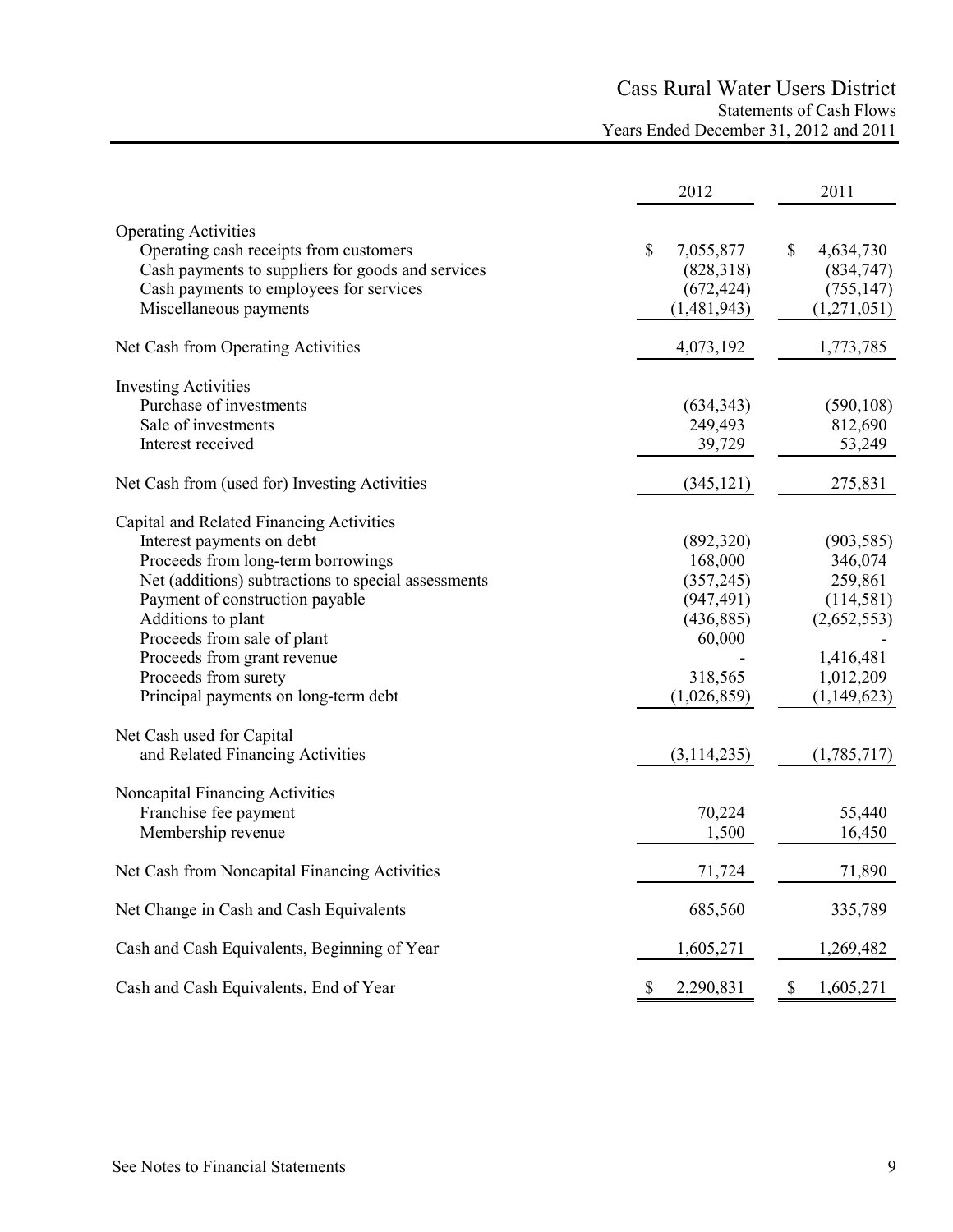# Cass Rural Water Users District Statements of Cash Flows Years Ended December 31, 2012 and 2011

|                                                            | 2012            | 2011            |
|------------------------------------------------------------|-----------------|-----------------|
| <b>Operating Activity Reconciliation</b>                   |                 |                 |
| Operating income                                           | \$<br>1,685,402 | \$<br>1,276,457 |
| Adjustments to reconcile operating income                  |                 |                 |
| to net cash from operating activities                      |                 |                 |
| Depreciation expense                                       | 667,926         | 579,315         |
| Amortization of debt expense                               | 7,811           | 7,810           |
| Amortization of intangible assets                          | 521,169         | 525,481         |
| Gain on sale of plant & equipment                          | (21, 340)       |                 |
| Changes in assets and liabilities                          |                 |                 |
| Accounts receivable                                        | 1,260,724       | (566, 734)      |
| Prepayments                                                | (28, 264)       | (5,154)         |
| Accounts payable                                           | (20, 236)       | (48,208)        |
| Accrued vacation                                           |                 | 4,818           |
| Net Cash from Operating Activities                         | 4,073,192       | 1,773,785       |
| Noncash Investing Activities                               |                 |                 |
| Patronage capital credit                                   | (5, 451)        | (17, 551)       |
|                                                            |                 |                 |
| Increase in additions to plant due to construction payable |                 | 947,491         |
| Capital contribution recognized by special assessment      | \$<br>771,750   | \$              |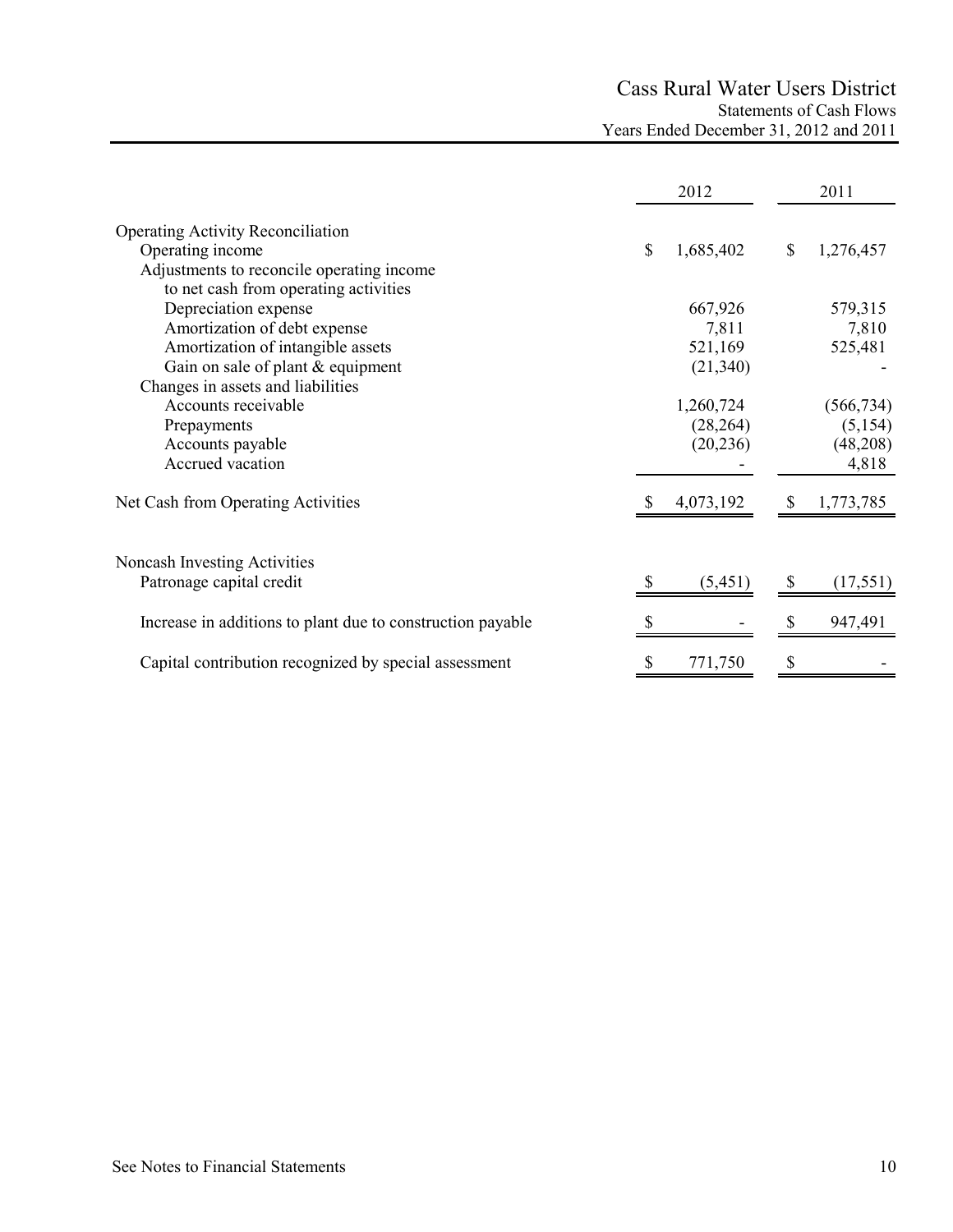# **Note 1 - Organization and Nature of Operations**

The District was organized and formally incorporated as of November 6, 1973, for the express purpose of providing water service in the state of North Dakota for the use and benefit of its members on a cooperative basis. Effective September 1, 2002, the organization reorganized as a water district under the authority of the North Dakota Century Code.

# **Note 2 - Summary of Significant Accounting Policies**

#### **General**

The public utility activities of Cass Rural Water Users District (District) are non-regulated as such. However, the District follows the National Association of Regulatory Utility Commissioners' Uniform System of Accounts prescribed for Class A and B Water Utilities.

## **Reporting entity**

For financial reporting purposes, a reporting entity's financial statements should include all component units over which another component unit (oversight unit) exercises financial accountability. Financial accountability includes such aspects as appointment of governing body members, designation of management, the ability to significantly influence operations and accountability for fiscal matters.

Based upon the above criteria, there are no component units to be included within Cass Rural Water Users District as a reporting entity.

#### **Basis of Accounting**

The District has adopted GASB statement No. 20 "*Accounting and Financial Reporting for Proprietary Funds and Other Governmental Entities that use Proprietary Fund Accounting*". The District has elected to apply all applicable GASB pronouncements as well as private-sector pronouncements, issued on or before November 30, 1989, unless these pronouncements conflict with or contradict GASB pronouncements. The District has also elected not to apply private-sector pronouncements issued after November 30, 1989.

#### **Receivable and Credit Policy**

Trade receivables are uncollateralized customer obligations due under normal trade terms requiring payment within 30 days from the invoice date. Customers are charged a one time 10% charge for late payments. The receivables are non-interest bearing. Payments on trade receivables are applied to the latest unpaid invoices. The carrying amount of trade receivables is reduced by a valuation allowance that reflects management's best estimate of the amounts that will not be collected. Notes receivable are stated at principal amounts plus accrued interest and are uncollateralized.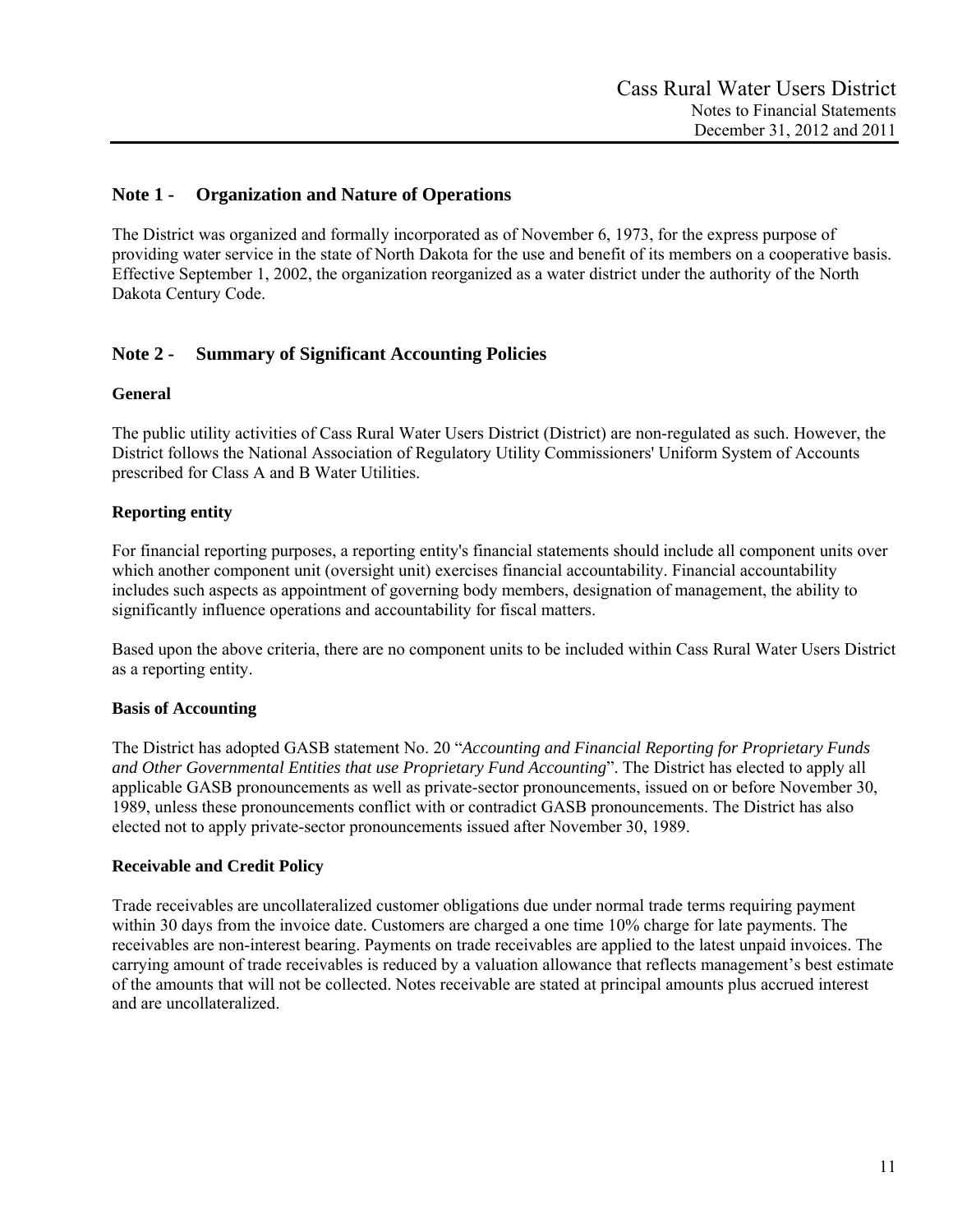# **Cash and Cash Equivalents**

The District's cash and cash equivalents consist of all cash sources and certificates of deposit that have an original maturity of three months or less.

# **Prepaid Items**

Certain payments to vendors reflect costs applicable to future accounting periods and are recorded as prepaid items. Prepaid items are reported using the consumption method and recorded as an expense at the time of consumption.

## **Investments**

Investments in asset backed securities are reported at fair value. Fair value is determined based on quoted market prices if available or estimated fair value using quoted market prices for similar securities. Interest, dividends, gains and losses, both realized and unrealized, on investments in debt and equity securities are included in other income (deductions).

## **Special Funds**

Several of the District's loan agreements require funds to be set aside in a reserve account. These amounts are reported as "special funds" on the Statement of Net Assets. At December 31, 2012 and 2011, the District has complied with the reserve account requirements of the loan agreements.

## **Plant Additions and Retirements**

Utility plant is stated at cost. The cost of additions to utility plant includes contracted work, direct labor and materials, and allocable overheads. When units of property are retired, sold or otherwise disposed of in the ordinary course of business, their average book cost, less net salvage, is charged to accumulated provision for depreciation. Repairs and the replacement and renewal of items determined to be less than units of property are charged to maintenance expense. Capital assets are defined by the District as assets with an initial, individual cost equal to or greater than \$500, except for plant which is capitalized in their entirety.

## **Depreciation**

Depreciation is computed on the straight-line method based upon estimated useful lives of the various classes of property. Such provision, as a percentage of the average balance of depreciable property in service, was 2.06% and 1.98% in 2012 and 2011.

## **Intangible Assets**

Intangible assets are stated at amortized cost. The intangible assets are the right to supply treated wastewater and treat the wastewater return flow for a period of years to come. They are being amortized over the life of the agreement, which is over 20 years. The project was completed at the end of 2009. The amortization expense recorded in 2012 and 2011 was \$521,169.

## **Debt Issuance Costs**

These costs are being amortized over the term of the related debt (15 years).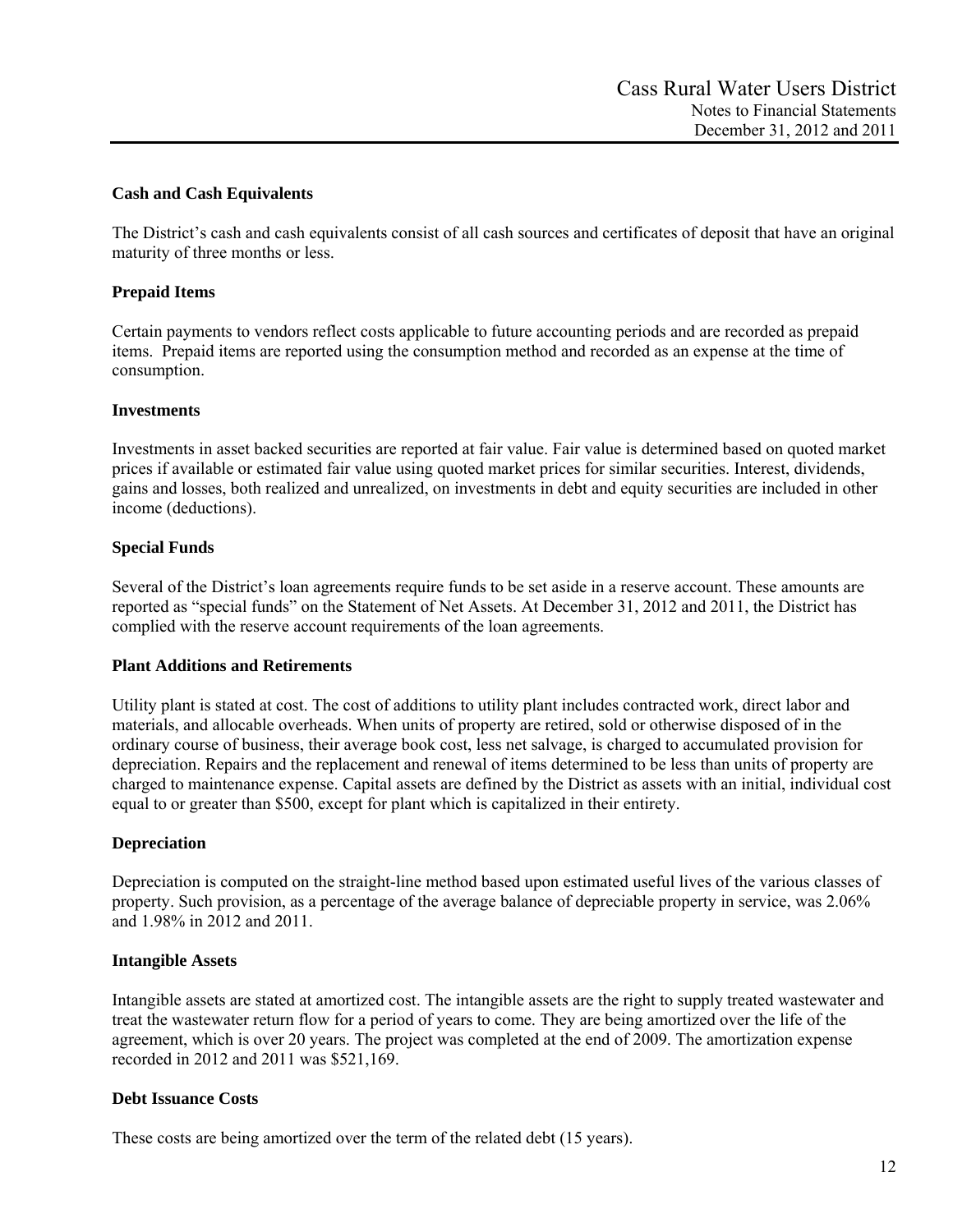## **Operating and Nonoperating Revenues and Expenditures**

The District reports operating revenues and expenses separately from nonoperating items. Operating revenues and expenses generally result from producing and delivering goods in connection with the District's principal ongoing operations. The principal operating revenues of the District's are charges to customers for sale of water. Operating expenses for the District include the costs of sales, administrative expenses, and depreciation on capital assets. All revenues and expenses not meeting this definition are reported as nonoperating revenues and expenses.

## **Revenue Recognition**

Revenue from water sales is reflected in the accounts at the time delivered.

#### **Pension Costs**

The policy is to fund pension costs accrued.

#### **Accounting Estimates**

The preparation of financial statements in conformity with generally accepted accounting principles requires management to make estimates and assumptions that affect the reported amounts of assets and liabilities at the date of the financial statements and reported amounts of revenues and expenses during the reporting period. Actual results could differ from those estimates.

#### **Business and Credit Risk**

The District provides water service on account to its members which are located primarily in Cass County, North Dakota.

## **Restricted and Unrestricted Resources**

When both restricted and unrestricted resources are available for use, it is the District's policy to use restricted resources first, and then unrestricted resources as they are needed.

## **Reclassifications**

Certain reclassifications of amounts previously reported have been made to the accompanying financial statements to maintain consistency between periods presented. The reclassifications had no impact of net income or fund equity.

# **Note 3 - Long-Term Receivables**

## **Special assessments**

During 2004, the District entered into an agreement with the City of Fargo, to sell water within specified properties in the Osgood development located in Fargo. In order to serve the development, the District levied special assessments against the property in the development. The special assessments call for annual payments of \$66,000 plus interest at 5.6% commencing with 2005 and ending 2020.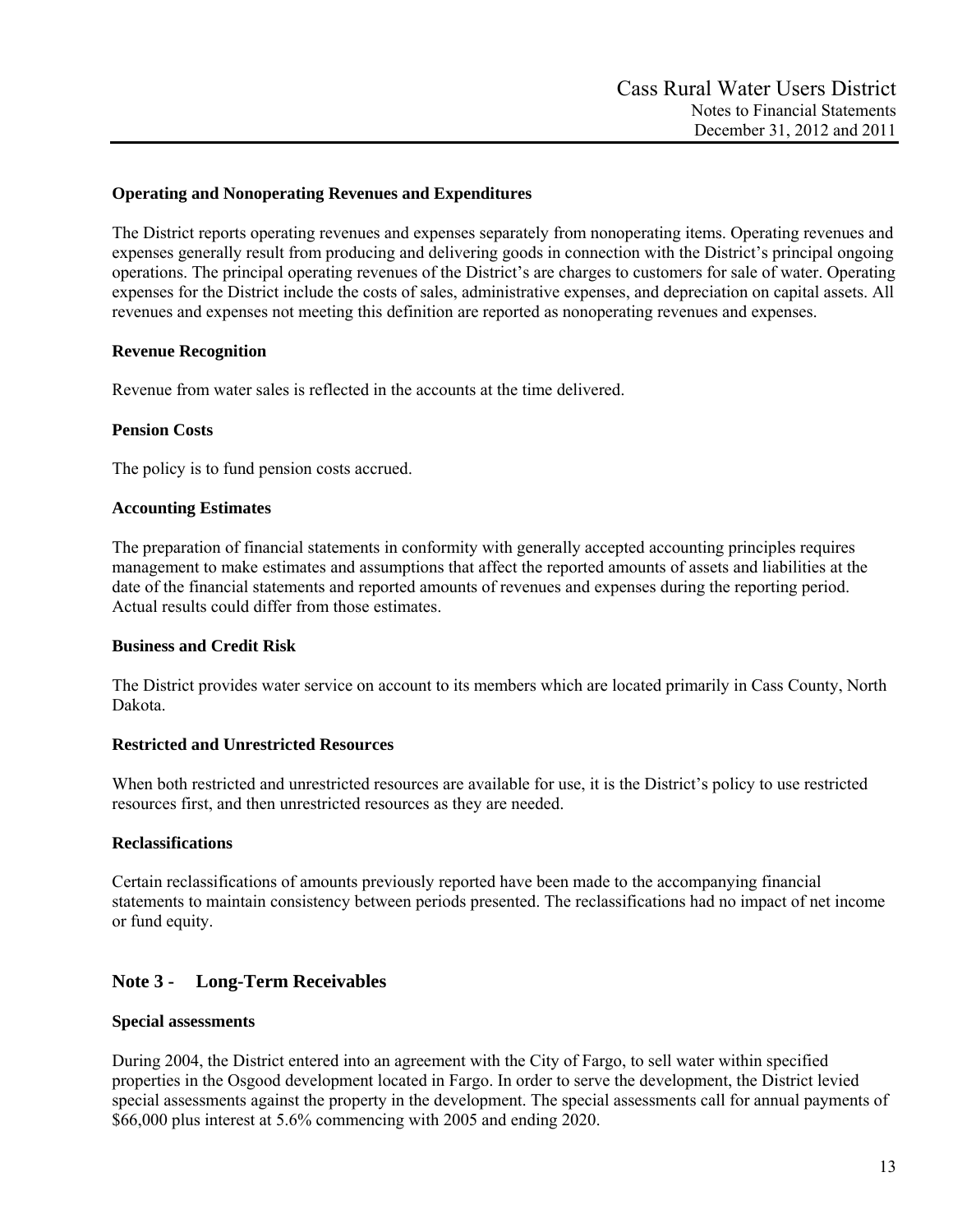The District has created one or more improvement districts for the purpose of constructing improvements. For 2006, the improvement districts are Silverleaf and Custer Crossing Water Improvement Districts. To finance such improvements, the District has issued \$303,000 Improvement Bonds of 2006 and has levied assessments on the property in the improvement districts benefited thereby to pay for the bonds. The special assessments call for annual payments varying from \$6,000 to \$24,000 at 5.20% commencing with 2007 and ending 2022.

In 2008, the District issued \$620,000 Improvement Bonds of 2008 and has levied the assessments on the property in the improvement districts benefited thereby to pay for the bonds. The improvement districts are Maple Valley and Prairie Grove Water Improvement Districts. The special assessments call for annual payments varying from \$30,000 to \$55,000 at 4.25% to 5.00% commencing in 2009 and ending 2023.

In 2009, the District issued \$265,000 Improvement Bonds of 2009 and has levied the assessments on the property in the Maple Valley Improvement District to pay for the bonds. The special assessments call for annual payments varying from \$21,000 to \$27,000 at 2.60% to 4.50% commencing in 2010 and ending 2024.

In 2010, the District levied additional assessments on the property in Maple Valley Improvement District to pay for the Improvement Bonds of 2009.

During 2012, the District levied additional assessments on the properties in the Deer Creek, Silverleaf, Maple Valley and other smaller improvement districts. The District also issued Bonds for the levy, see Note 10 for more details.

# **Note 4 - Deposits, Investments and Investment Income**

The District's investments are generally reported at fair value, as discussed in Note 1. At December 31, 2012 and 2011, the District had the following investments, all of which are held in the District's name by various custodial banks that were agents of the District:

As of December 31, 2012, the District has the following investments and maturities:

| Investment Type                          |  |           | Fair<br>Value<br>Less than 1 |         | 1-5       |
|------------------------------------------|--|-----------|------------------------------|---------|-----------|
| Certificate of Deposits                  |  | 1,988,552 |                              | 322,588 | 1,665,964 |
| Government National Mortgage Association |  | 174,679   |                              | 174,679 | -         |

As of December 31, 2011, the District has the following investments and maturities:

| Investment Type                          | Fair<br>Value | Less than 1 | l -5    |  |
|------------------------------------------|---------------|-------------|---------|--|
| Certificate of Deposits                  | 1,366,000     | 465,000     | 901,000 |  |
| Government National Mortgage Association | 246,069       | 246,069     |         |  |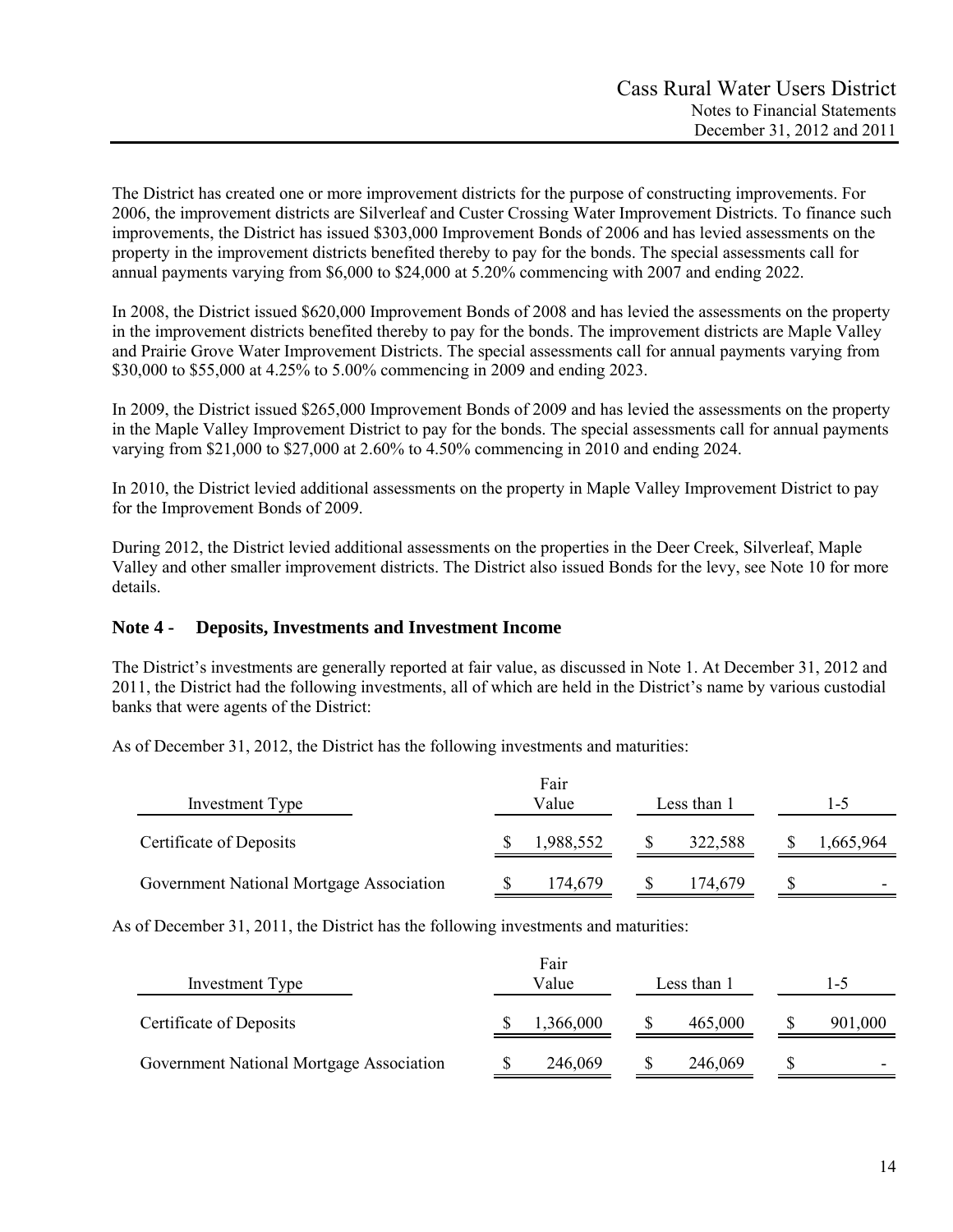## **Interest Rate Risk**

The District does not have a formal investment policy that limits investment maturities as a means of managing its exposure to fair value losses arising from increasing interest rates.

# **Credit Risk**

Credit risk is the risk that an issuer or other counterparty to an investment will not fulfill its obligations. The District does not have a formal policy to limit exposure to credit risk. The asset back securities noted above are not rated.

## **Concentration of Credit Risk**

The District does not have a formal investment policy that limits the total amount of securities that can be held with any one company or government agency.

#### **Custodial Credit Risk**

Custodial credit risk is the risk that in the event of a bank failure, the District's deposits may not be returned to it. The District does not have a formal policy to limit exposure to custodial credit risk.

#### **Pledged Collateral**

In accordance with North Dakota Century Code, the District maintains deposits at those depository banks and brokerages authorized by the Board of Directors, all of which are covered by Federal Depository Insurance or Securities Investor Protection. Century Code requires that all of the District's deposits be protected by insurance, collateral or surety bond. The market value of the collateral pledged must be equal to or greater than 110% of the deposits not covered by insurance or bonds. At various times throughout the year, deposits were undercollateralized.

The carrying amount of deposits and investments shown above is in the District's balance sheet as follows:

|                                                                                                   |    | 2012                          | 2011                       |
|---------------------------------------------------------------------------------------------------|----|-------------------------------|----------------------------|
| Carrying Amount<br>Deposits in bank                                                               | \$ | 3,076,953                     | \$<br>2,557,705            |
| Certificates of deposit<br>Investments                                                            |    | 1,988,552<br>174,679          | 1,366,000<br>246,069       |
|                                                                                                   | S  | 5,240,184                     | \$<br>4,169,774            |
| Included in the following balance sheet captions                                                  |    |                               |                            |
| Cash and cash equivalents<br>Cash and cash equivalents - restricted<br>Temporary cash investments | \$ | 2,288,834<br>1,997<br>320,631 | \$<br>1,461,565<br>143,706 |
| Other investments<br>Special funds                                                                |    | 5,343<br>2,623,379            | 103,625<br>2,460,878       |
|                                                                                                   |    | 5,240,184                     | 4,169,774                  |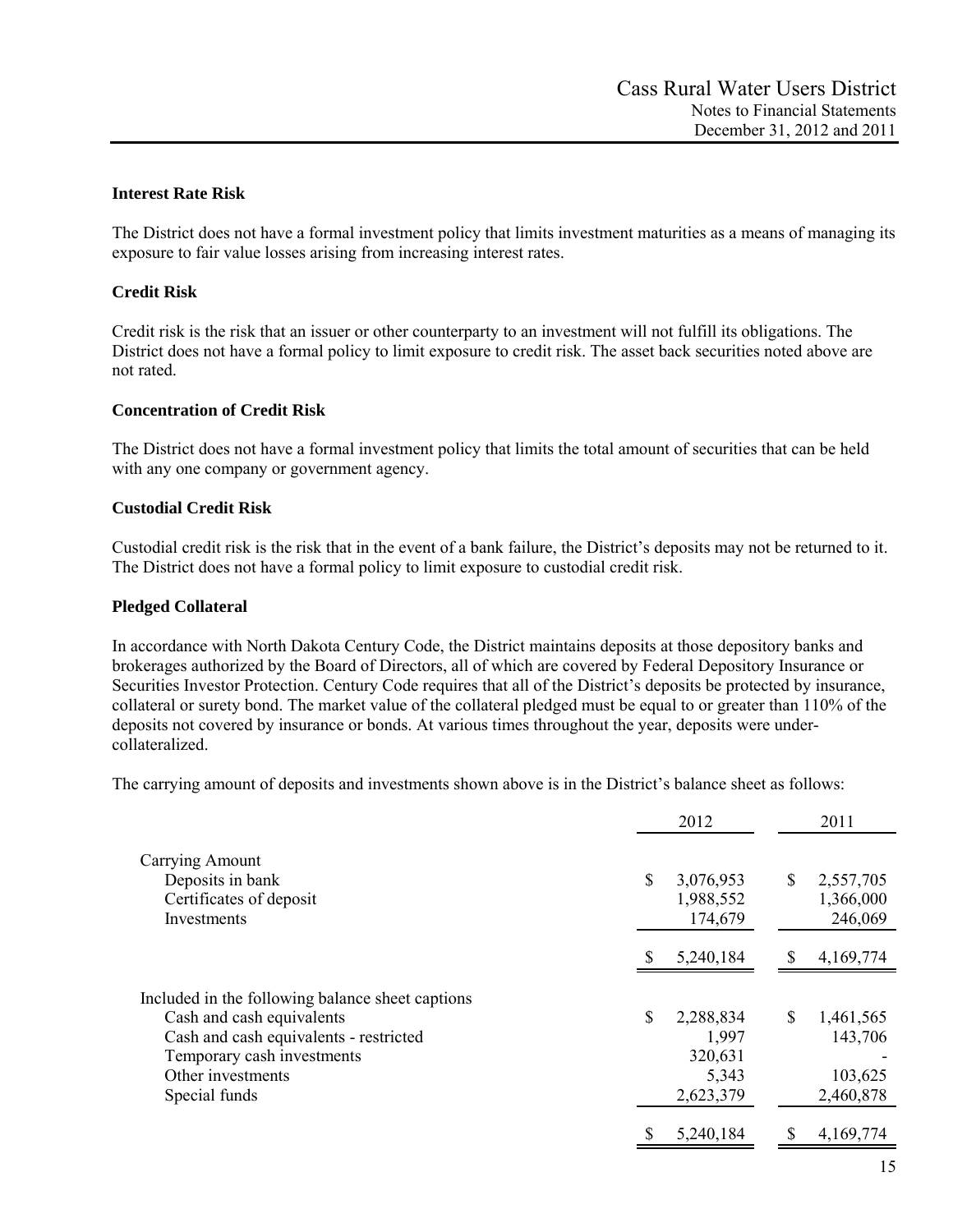# **Note 5 - Water Plant And Depreciation**

As of December 31, 2012:

|                                               | Balance<br>1/1/12 | Additions       | Retirements     | Balance<br>12/31/12  |  |
|-----------------------------------------------|-------------------|-----------------|-----------------|----------------------|--|
| Classified Water Plant in Service             |                   |                 |                 |                      |  |
| Construction in progress                      | 5,933,957<br>-S   | \$<br>1,053,214 | 6,979,200<br>-S | $\mathbb S$<br>7,971 |  |
| Intangible plant                              |                   |                 |                 |                      |  |
| Organization                                  | 3,191             |                 |                 | 3,191                |  |
| Franchises and consents                       | 316               |                 |                 | 316                  |  |
|                                               | 3,507             |                 |                 | 3,507                |  |
| Distribution plant                            |                   |                 |                 |                      |  |
| Land and land rights<br>Collecting and        | 333,937           | 61,499          |                 | 395,436              |  |
| impounding reservoirs                         | 3,724,251         |                 |                 | 3,724,251            |  |
| Wells                                         | 796,566           |                 |                 | 796,566              |  |
| Electric pumping equipment                    | 874,943           |                 |                 | 874,943              |  |
| Water treatment equipment<br>Transmission and | 879,725           |                 |                 | 879,725              |  |
| distribution mains                            | 15,412,018        | 6,027,372       | 3,672           | 21,435,718           |  |
| Transmission mains - Ethanol pipe             | 5,233,269         |                 |                 | 5,233,269            |  |
| Service leads                                 | 21,169            |                 |                 | 21,169               |  |
| Services                                      | 45                |                 |                 | 45                   |  |
| Meters                                        | 722,946           | 101,158         |                 | 824,104              |  |
|                                               | 27,998,869        | 6,190,029       | 3,672           | 34,185,226           |  |
| General plant                                 |                   |                 |                 |                      |  |
| Structures and improvements                   | 214,595           | 22,867          |                 | 237,462              |  |
| Office furniture and equipment                | 179,442           | 28,420          |                 | 207,862              |  |
| Transportation equipment                      | 249,846           | 27,498          | 29,118          | 248,226              |  |
| Tools, shop and garage equipment              | 278,995           | 88,606          | 77,320          | 290,281              |  |
| Other equipment -                             |                   |                 |                 |                      |  |
| reservoir monitors                            | 728,003           |                 |                 | 728,003              |  |
|                                               | 1,650,881         | 167,391         | 106,438         | 1,711,834            |  |
| Total water plant                             | 35,587,214        | 7,410,634<br>S  | 7,089,310       | 35,908,538           |  |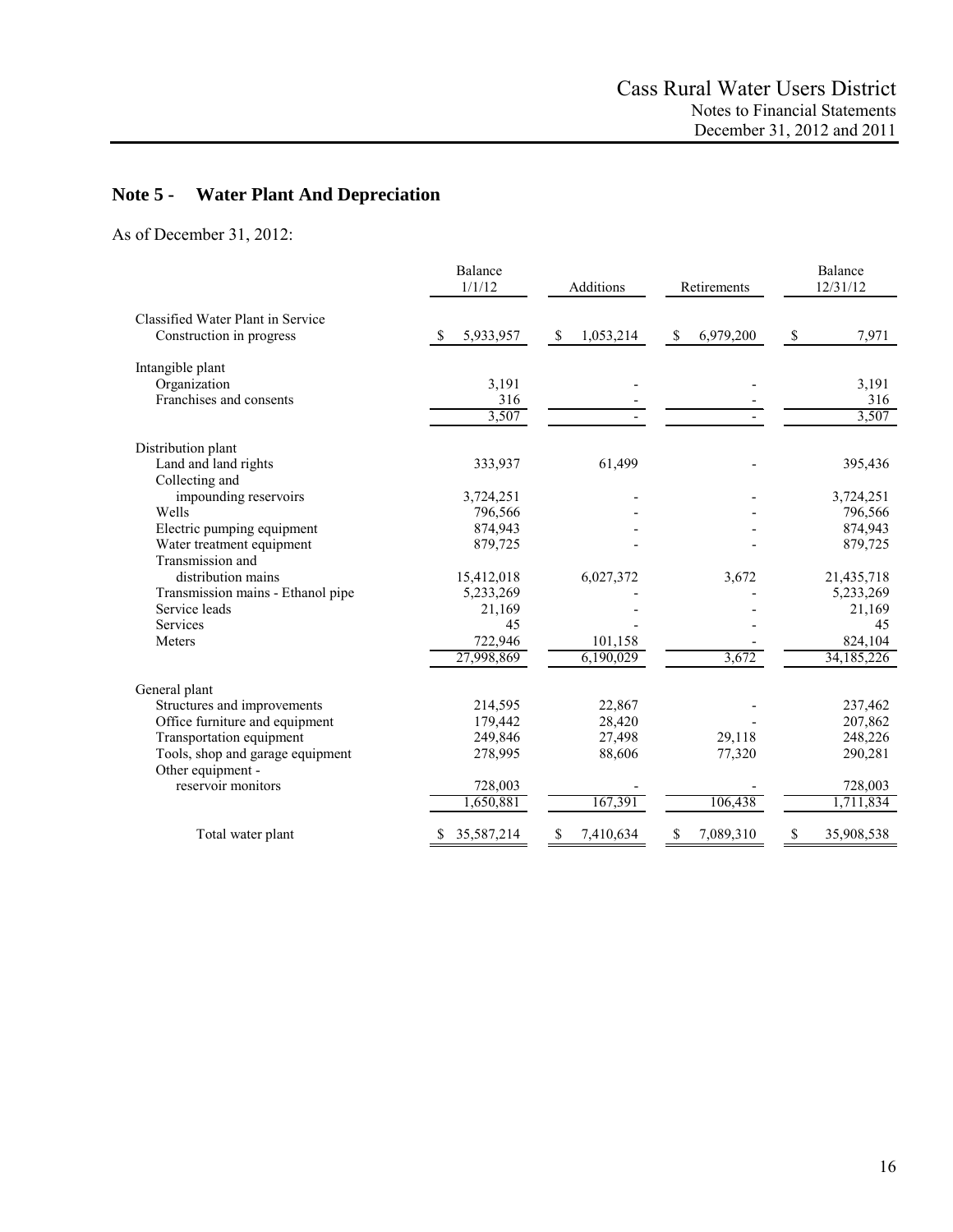# Accumulated depreciation as of December 31, 2012:

|                                | Depreciation<br>Rates in % | Balance<br>1/01/12 | Accruals               | Retirements  | Balance<br>12/31/12 |  |
|--------------------------------|----------------------------|--------------------|------------------------|--------------|---------------------|--|
| <b>Distribution Plant</b>      |                            |                    |                        |              |                     |  |
| Collecting and                 |                            |                    |                        |              |                     |  |
| impounding reservoirs          | 2.0                        | \$<br>1,343,335    | $\mathbb{S}$<br>74,485 | \$           | \$<br>1,417,820     |  |
| Wells                          | 2.0                        | 230,139            | 15,931                 |              | 246,070             |  |
| Electric pumping equipment     | 5.0                        | 860,796            | 14,147                 |              | 874,943             |  |
| Water treatment equipment      | 5.0                        | 777,641            | 35,189                 |              | 812,830             |  |
| Transmission                   | 1.0                        | 3,168,564          | 319,059                | 3,672        | 3,483,951           |  |
| Meters                         | 4.0                        | 417,923            | 28,918                 |              | 446,841             |  |
| Service Leads                  | 1.0                        | 2,117              | 4,234                  |              | 6,351               |  |
| Totals - distribution mains    |                            | 6,800,515          | 491,963                | 3,672        | 7,288,806           |  |
| <b>General Plant</b>           |                            |                    |                        |              |                     |  |
| Structures and improvements    | 2.0                        | 85,315             | 4,292                  |              | 89,607              |  |
| Office furniture and equipment | $10.0 - 15.0$              | 137,430            | 15,114                 |              | 152,544             |  |
| Transportation equipment       | 33.3                       | 212,457            | 42,169                 | 29,118       | 225,508             |  |
| Tools, shop and                |                            |                    |                        |              |                     |  |
| garage equipment               | 15.0                       | 197,389            | 41,588                 | 38,660       | 200,317             |  |
| Reservoir monitors             | 10.0                       | 72,800             | 72,800                 |              | 145,600             |  |
| Totals - general plant         |                            | 705,391            | 175,963                | 67,778       | 813,576             |  |
| Totals - all plant             |                            | 7,505,906<br>\$    | 667,926                | 71,450<br>\$ | 8,102,382           |  |

During 2007, the District entered into an agreement with Tharaldson Ethanol Plant I, LLC to design and construct an ethanol plant in the Casselton Township. The total cost of the project was \$15,656,652, and was completed during 2009. The project was financed by the District through a note from the North Dakota Public Finance Authority. Upon completion of the construction project, ownership of \$10,423,383 of plant was transferred to the City of Fargo who is responsible for operation and maintenance of plant. Because the Districts retains the right to supply treated wastewater and treat the wastewater return flow for the next 20 years, that amount has been recorded as an intangible asset and is being amortized over the life of the agreement. The District will own, operate, and maintain the remaining \$5,233,269.

The City of Fargo is responsible for the repayment of \$1,703,088 of note acquired for construction. The remaining balance is the responsibility of Tharaldson Ethanol Plant I, LLC (Tharaldson). As security for Tharaldson's debt service obligations, the District required personal guarantee of Gary Tharaldson and also Tharaldson Hotels for the bonding and required one year's bond payment (Upfront Deposit) to be held by a mutually agreed-upon third party. Until the bonds are retired, Tharaldson will pay its bond payment amount, plus an additional 20% which the District will place in a reserve fund. Interest earned on the reserve fund will be held for Tharaldson's debt service payment schedule.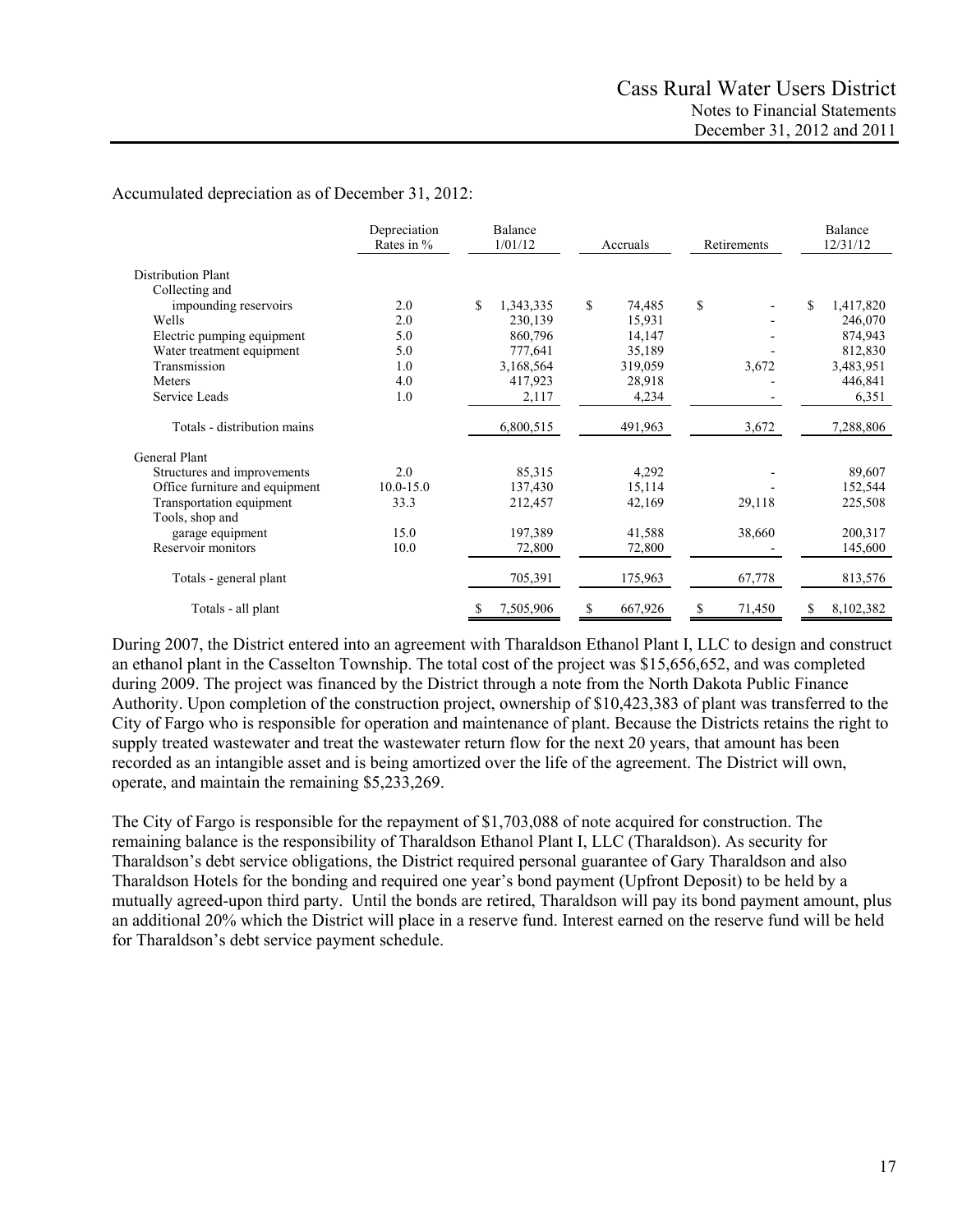# As of December 31, 2011:

|                                   | Balance<br>1/1/11 | Additions                 | Retirements             | Balance<br>12/31/11 |  |
|-----------------------------------|-------------------|---------------------------|-------------------------|---------------------|--|
| Classified Water Plant in Service |                   |                           |                         |                     |  |
| Construction in progress          | 2,589,019<br>\$.  | 3,472,602<br>$\mathbb{S}$ | $\mathbb{S}$<br>127,664 | \$<br>5,933,957     |  |
| Intangible plant                  |                   |                           |                         |                     |  |
| Organization                      | 3,191             |                           |                         | 3,191               |  |
| Franchises and consents           | 316               |                           |                         | 316                 |  |
|                                   | 3,507             |                           |                         | 3,507               |  |
| Distribution plant                |                   |                           |                         |                     |  |
| Land and land rights              | 333,409           | 528                       |                         | 333,937             |  |
| Collecting and                    |                   |                           |                         |                     |  |
| impounding reservoirs             | 3,724,251         |                           |                         | 3,724,251           |  |
| Wells                             | 796,566           |                           |                         | 796,566             |  |
| Electric pumping equipment        | 874,943           |                           |                         | 874,943             |  |
| Water treatment equipment         | 809,433           | 100,292                   | 30,000                  | 879,725             |  |
| Transmission and                  |                   |                           |                         |                     |  |
| distribution mains                | 15,384,646        | 27,372                    |                         | 15,412,018          |  |
| Transmission mains - Ethanol pipe | 5,233,269         |                           |                         | 5,233,269           |  |
| Service leads                     | 21,169            |                           |                         | 21,169              |  |
| <b>Services</b>                   | 45                |                           |                         | 45                  |  |
| Meters                            | 652,013           | 70,933                    |                         | 722,946             |  |
|                                   | 27,829,744        | 199,125                   | 30,000                  | 27,998,869          |  |
| General plant                     |                   |                           |                         |                     |  |
| Structures and improvements       | 213,095           | 1,500                     |                         | 214,595             |  |
| Office furniture and equipment    | 165,780           | 13,662                    |                         | 179,442             |  |
| Transportation equipment          | 254,164           | 17,246                    | 21,564                  | 249,846             |  |
| Tools, shop and garage equipment  | 272,967           | 6,028                     |                         | 278,995             |  |
| Other equipment -                 |                   |                           |                         |                     |  |
| reservoir monitors                | 728,003           |                           |                         | 728,003             |  |
|                                   | ,634,009          | 38,436                    | 21,564                  | 1,650,881           |  |
| Total water plant                 | 32,056,279<br>S   | 3,710,163<br>S            | \$<br>179,228           | 35,587,214<br>S     |  |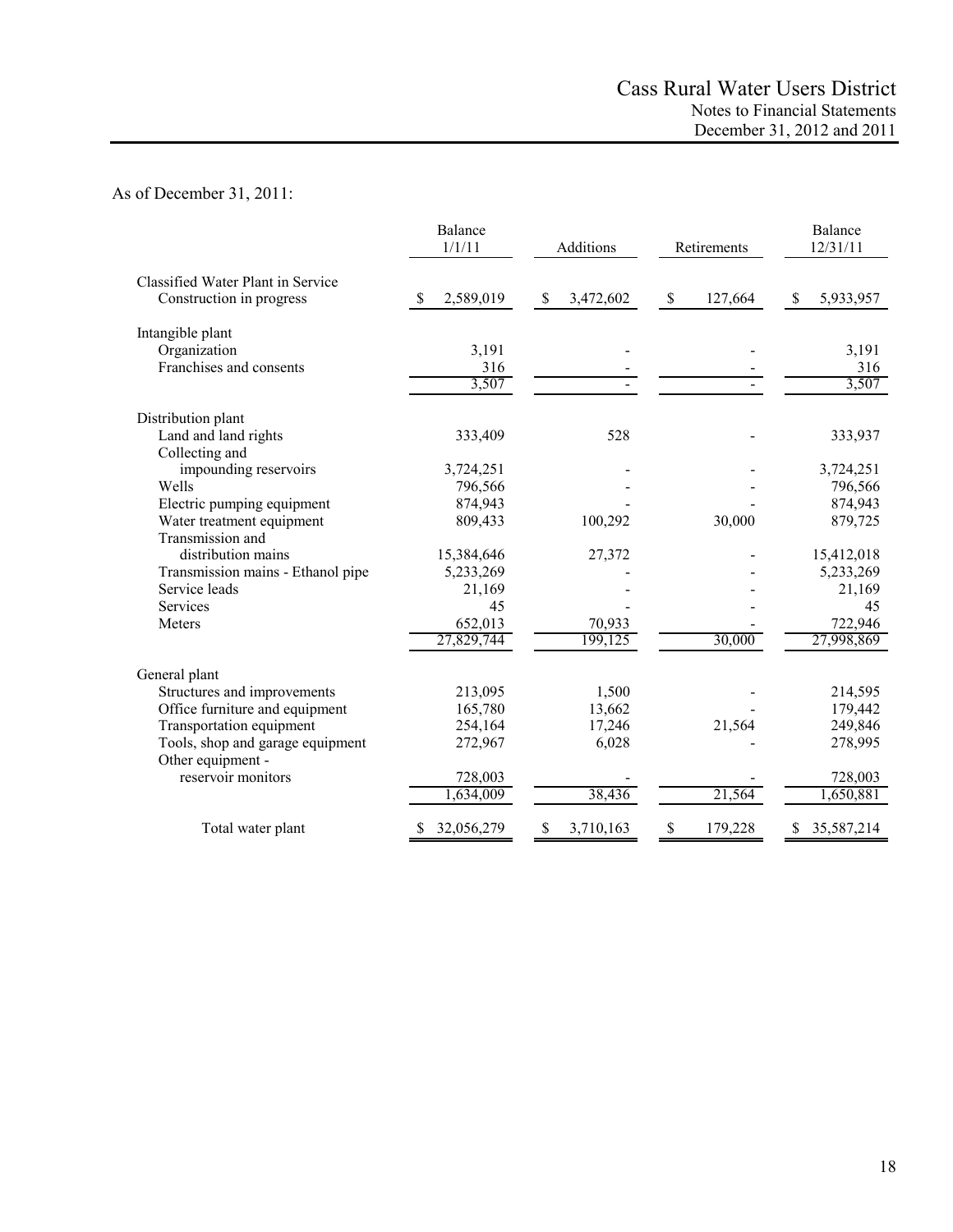# Accumulated depreciation as of December 31, 2011:

|                                | Depreciation<br>Rates in % | Balance<br>01/01/11 | Accruals     | Retirements | Balance<br>12/31/11 |
|--------------------------------|----------------------------|---------------------|--------------|-------------|---------------------|
| <b>Distribution Plant</b>      |                            |                     |              |             |                     |
| Collecting and                 |                            |                     |              |             |                     |
| impounding reservoirs          | 2.0                        | \$<br>1,268,851     | \$<br>74,484 | \$          | \$<br>1,343,335     |
| Wells                          | 2.0                        | 214,203             | 15,936       |             | 230,139             |
| Electric pumping equipment     | 5.0                        | 817,044             | 43,752       |             | 860,796             |
| Water treatment equipment      | 5.0                        | 807,641             |              | 30,000      | 777,641             |
| Transmission                   | 1.0                        | 2,909,784           | 258,780      |             | 3,168,564           |
| Meters                         | 4.0                        | 389,003             | 28,920       |             | 417,923             |
| Service Leads                  | 1.0                        | 2,117               |              |             | 2,117               |
| Totals - distribution mains    |                            | 6,408,643           | 421,872      | 30,000      | 6,800,515           |
| General Plant                  |                            |                     |              |             |                     |
| Structures and improvements    | 2.0                        | 81,019              | 4,296        |             | 85,315              |
| Office furniture and equipment | $10.0 - 15.0$              | 137,430             |              |             | 137,430             |
| Transportation equipment       | 33.3                       | 190,948             | 38,755       | 17,246      | 212,457             |
| Tools, shop and                |                            |                     |              |             |                     |
| garage equipment               | 15.0                       | 155,797             | 41,592       |             | 197,389             |
| Reservoir monitors             | 10.0                       | $^{(1)}$            | 72,800       |             | 72,800              |
| Totals - general plant         |                            | 565,194             | 157,443      | 17,246      | 705,391             |
| Totals - all plant             |                            | 6,973,837           | 579,315      | 47,246<br>S | 7,505,906           |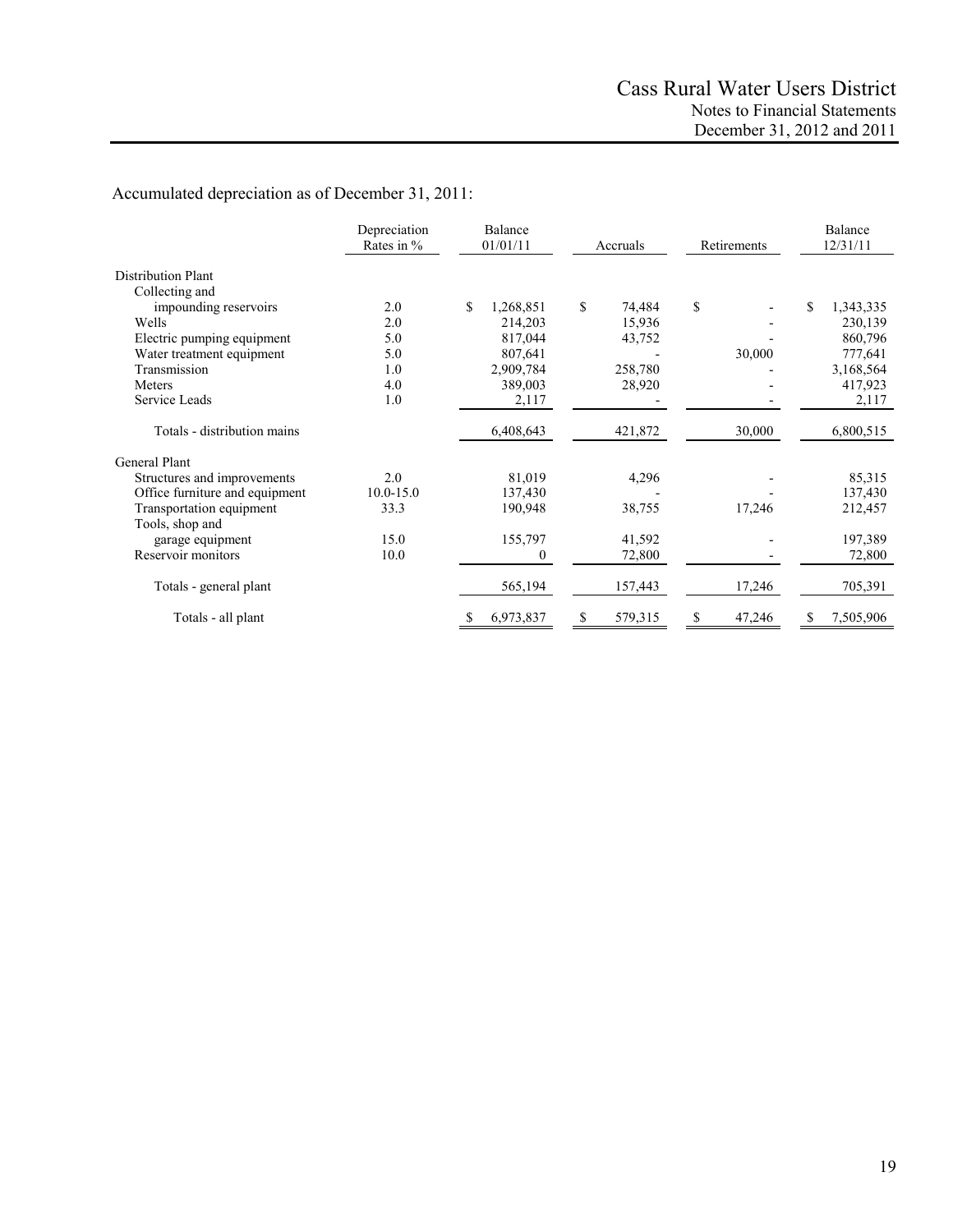# **Note 6 - Long-Term Debt**

|                                                                                                                                                        | Balance<br>January 1,<br>2012                                            | Additions              | Payments                                            | Balance<br>December 31,<br>2012                                         | Due within<br>One Year                               |
|--------------------------------------------------------------------------------------------------------------------------------------------------------|--------------------------------------------------------------------------|------------------------|-----------------------------------------------------|-------------------------------------------------------------------------|------------------------------------------------------|
| Bank of North Dakota<br><b>Rural Utilities Service</b><br><b>State Revolving Fund</b><br>Bond Issue 2006<br>Radcliffe                                  | \$<br>346,312<br>1,733,976<br>1,355,000<br>226,000                       | \$                     | \$<br>40,622<br>32,433<br>80,000<br>18,000          | $\mathbb{S}$<br>305,690<br>1,701,543<br>1,275,000<br>208,000            | \$<br>41,155<br>33,366<br>95,000<br>19,000           |
| Revocable Trust<br>North Dakota Public                                                                                                                 | 115,079                                                                  |                        | 6,442                                               | 108,637                                                                 | 6,773                                                |
| Finance Authority <sup>1</sup><br>North Dakota Public                                                                                                  | 14,625,651                                                               |                        | 645,000                                             | 13,980,651                                                              | 665,000                                              |
| Finance Authority <sup>2</sup><br>Bond Issue 2008<br><b>Bremer Bond Issue</b><br>Bond Issue 2009<br>Bond Issue 2010<br><b>Tharaldson Ethanol Ecrow</b> | 1,170,000<br>520,000<br>896,168<br>235,000<br>530,000<br>788,080         | 168,000                | 50,000<br>35,000<br>34,362<br>15,000<br>70,000      | 1,120,000<br>485,000<br>1,029,806<br>220,000<br>460,000<br>788,080      | 50,000<br>35,000<br>22,831<br>15,000<br>70,000       |
|                                                                                                                                                        | 22,541,266<br><b>S</b>                                                   | $\mathbb S$<br>168,000 | \$<br>1,026,859                                     | 21,682,407<br>\$                                                        | \$<br>1,053,125                                      |
|                                                                                                                                                        | Balance<br>January 1,<br>2011                                            | Additions              | Payments                                            | Balance<br>December 31,<br>2011                                         | Due within<br>One Year                               |
| <b>Bank of North Dakota</b><br><b>Rural Utilities Service</b><br><b>State Revolving Fund</b><br>Bond Issue 2006<br>Radcliffe<br>Revocable Trust        | $\mathcal{S}$<br>385,870<br>1,764,791<br>1,435,000<br>244,000<br>121,207 | \$                     | \$<br>39,558<br>30,815<br>80,000<br>18,000<br>6,128 | $\mathbb{S}$<br>346,312<br>1,733,976<br>1,355,000<br>226,000<br>115,079 | \$<br>40,348<br>31,702<br>120,000<br>18,000<br>6,442 |
| North Dakota Public<br>Finance Authority <sup>1</sup><br>North Dakota Public                                                                           | 15,245,651                                                               |                        | 620,000                                             | 14,625,651                                                              | 645,000                                              |
| Finance Authority <sup>2</sup><br>Series 2008 Revenue Bond                                                                                             | 1,223,605<br>115,000                                                     |                        | 53,605<br>115,000                                   | 1,170,000                                                               | 50,000                                               |
| Bond Issue 2008<br><b>Bremer Bond Issue</b><br>Bond Issue 2009<br>Bond Issue 2010<br>Tharaldson Ethanol Escrow                                         | 555,000<br>616,611<br>250,000<br>600,000<br>788,080                      | 346,074                | 35,000<br>66,517<br>15,000<br>70,000                | 520,000<br>896,168<br>235,000<br>530,000<br>788,080                     | 35,000<br>24,084<br>15,000<br>70,000                 |
|                                                                                                                                                        | \$<br>23,344,815                                                         | \$<br>346,074          | \$<br>1,149,623                                     | 22,541,266<br>\$                                                        | \$<br>1,055,576                                      |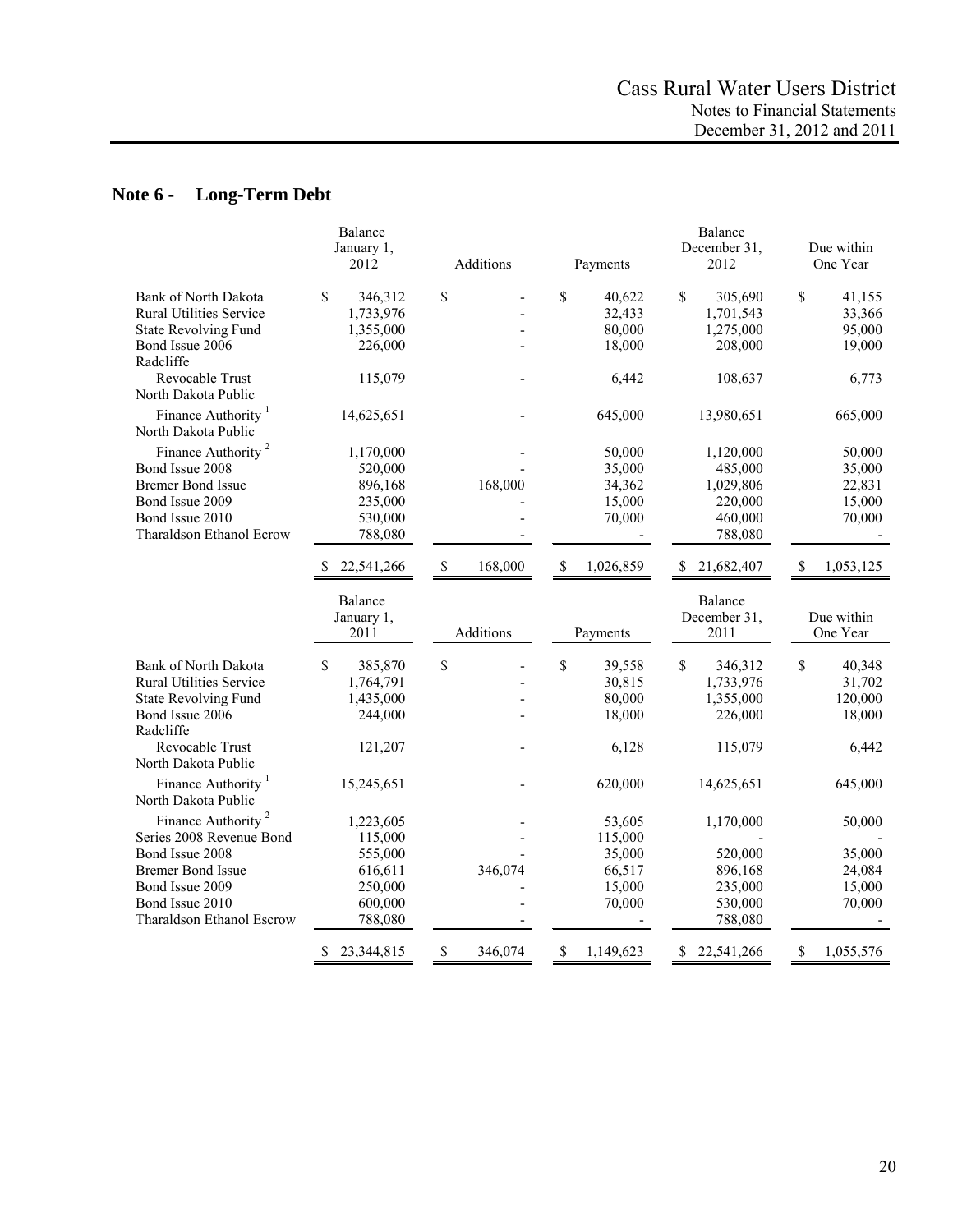The North Dakota Public Finance Authority has entered into a forward refunding of their bonds. Proceeds of the refunding are allocated to its debtors, including the District, which results in a reduction of future interest payments.

- 1. The District has a \$17,943,900 Water Treatment Revenue Bond agreement with the state of North Dakota State Revolving Loan Fund. The District has available \$4,053,249 on the loan commitment. The agreement, upon advance, shall be repaid over a period not to exceed 20 years at an interest rate of 4% with principal payments varying from \$620,000 to \$1,115,652.
- 2. The District has a \$4,213,000 Revenue Bond agreement with the state of North Dakota State Revolving Loan Fund. The District has available \$2,938,000 on the loan commitment. The agreement, upon advance, shall be repaid over a period not to exceed 20 years at an interest rate of 4% with principal payments varying from \$50,000 to \$80,000.

Maturity dates and interest rates are as follows:

|                                                    | Maturity | Interest        |
|----------------------------------------------------|----------|-----------------|
|                                                    | Date     | Rate            |
|                                                    |          |                 |
| Bank of North Dakota                               | 2019     | $2.00\%$        |
| <b>Rural Utilities Service</b>                     | 2038     | 5.125%          |
| <b>State Revolving Fund</b>                        | 2025     | 2.50%           |
| Bond Issue 2004                                    | 2019     | $3.30 - 4.40\%$ |
| Bond Issue 2006                                    | 2023     | 5.20%           |
| Radcliffe Revocable Trust                          | 2024     | 5.02%           |
| North Dakota Public Finance Authority              | 2028     | 3.50%           |
| North Dakota Public Finance Authority <sup>2</sup> | 2029     | 2.50%           |
| Series 2008 Revenue Bond                           | 2011     | 4.75%           |
| Bond Issue 2008                                    | 2023     | $4.25 - 5.00\%$ |
| <b>Bremer Bond Issue</b>                           | 2034     | 6.25%           |
| Bond Issue 2009                                    | 2024     | $2.6 - 4.5$     |
| Bond Issue 2010                                    | 2019     | $1.10 - 3.35\%$ |
| Tharaldson Ethanol Escrow                          | 2028     |                 |

All assets are pledged as security for these debts. The Bank of North Dakota and Radcliffe Revocable Trust notes require annual payments of principal and interest and the North Dakota Public Finance Authority notes require annual payments of principal and semi-annual payments of interest.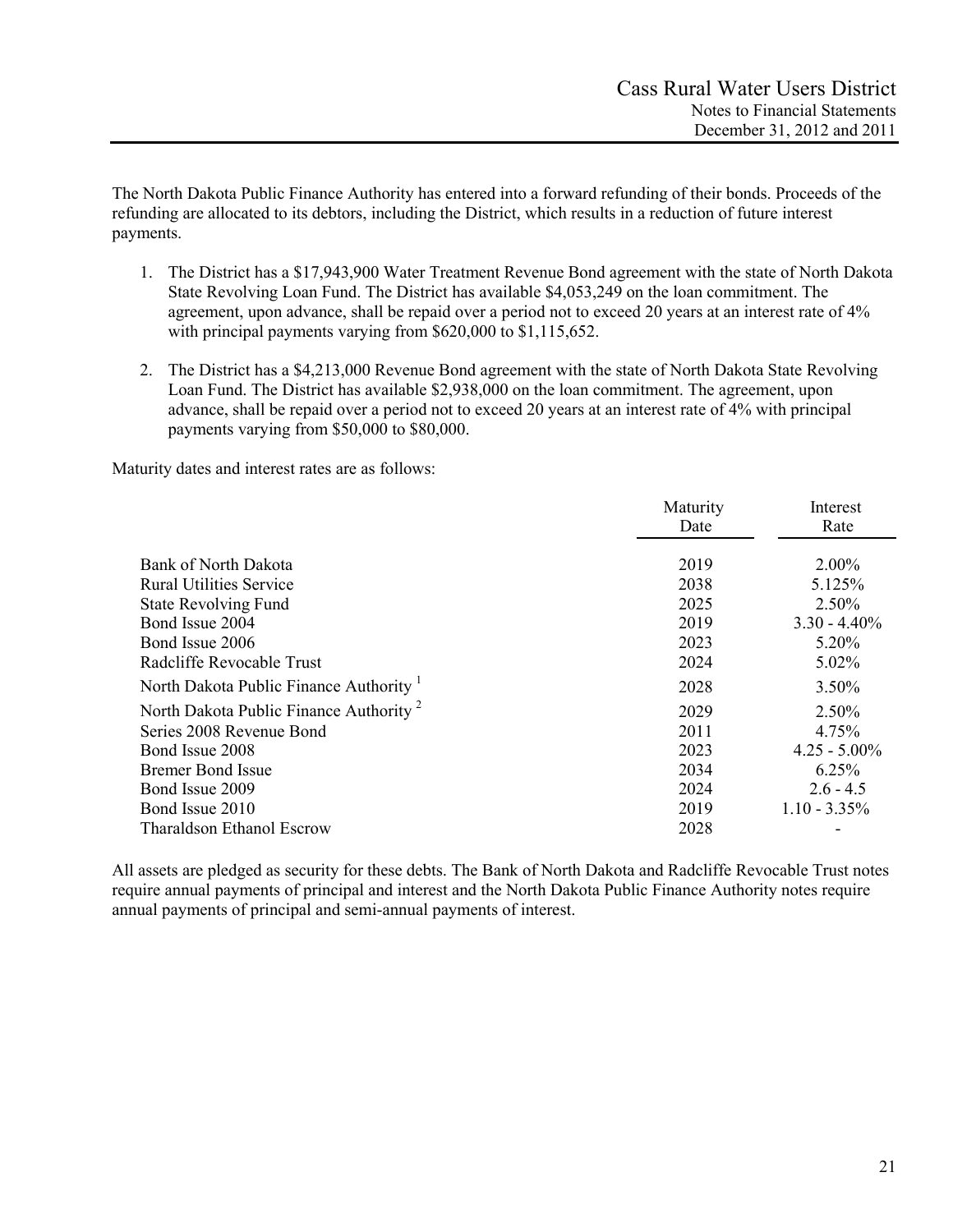Minimum principal and interest payments required are estimated as follows:

|                          | Long-term Debt   |                 |  |  |  |  |  |
|--------------------------|------------------|-----------------|--|--|--|--|--|
| Year ending December 31: | Principal        | Interest        |  |  |  |  |  |
| 2013                     | \$<br>1,053,125  | \$<br>838,577   |  |  |  |  |  |
| 2014                     | 1,089,536        | 799,576         |  |  |  |  |  |
| 2015                     | 1,123,170        | 758,717         |  |  |  |  |  |
| 2016                     | 1,153,865        | 716,188         |  |  |  |  |  |
| 2017                     | 1,195,148        | 671,659         |  |  |  |  |  |
| $2018 - 2022$            | 6,242,118        | 2,641,603       |  |  |  |  |  |
| $2023 - 2027$            | 6,322,271        | 1,394,177       |  |  |  |  |  |
| $2028 - 2032$            | 2,792,927        | 356,341         |  |  |  |  |  |
| $2033 - 2037$            | 657,216          | 93,900          |  |  |  |  |  |
| 2038                     | 53,031           | 889             |  |  |  |  |  |
|                          | \$<br>21,682,407 | \$<br>8,271,627 |  |  |  |  |  |

#### **Note 7 - Lease Agreement**

The District entered into a lease agreement with the City of Casselton to permit the District to utilize a portion of the storage capacity in the City of Casselton water tower. Under the agreement, the District is liable for 24% of the total shared cost which equates to the Districts portion of storage capacity. The agreement will remain in effect for an initial term of 25 years and shall be automatically extended for successive terms of 5 years each unless either entity provides a minimum of 2 years advance written notice of intent to discontinue agreement. In the event the City of Casselton chooses to discontinue this agreement or any extension thereof, the City of Casselton shall remit to the District the initial project cost assumed by the District less accumulated depreciation which shall be calculated using the straight line method with a useful life of 80 years.

Future minimum lease payments are as follows:

| \$<br>17,946 |
|--------------|
| 17,964       |
| 17,973       |
| 17,973       |
| 17,964       |
| 107,447      |
| 197,267      |
| \$           |

The operation and maintenance cost for the water tower shall be the responsibility of the City of Casselton, except that the District shall be liable to the City of Casselton for a portion of said costs of operating and maintenance, as determined on a monthly gallon usage basis attributable to the District. The initial charge to cover these costs shall be \$.20 per 1,000 gallons. The District is expensing these costs as purchased water. Expense for December 31, 2012 and 2011 was \$93,422 and \$14,872, respectively.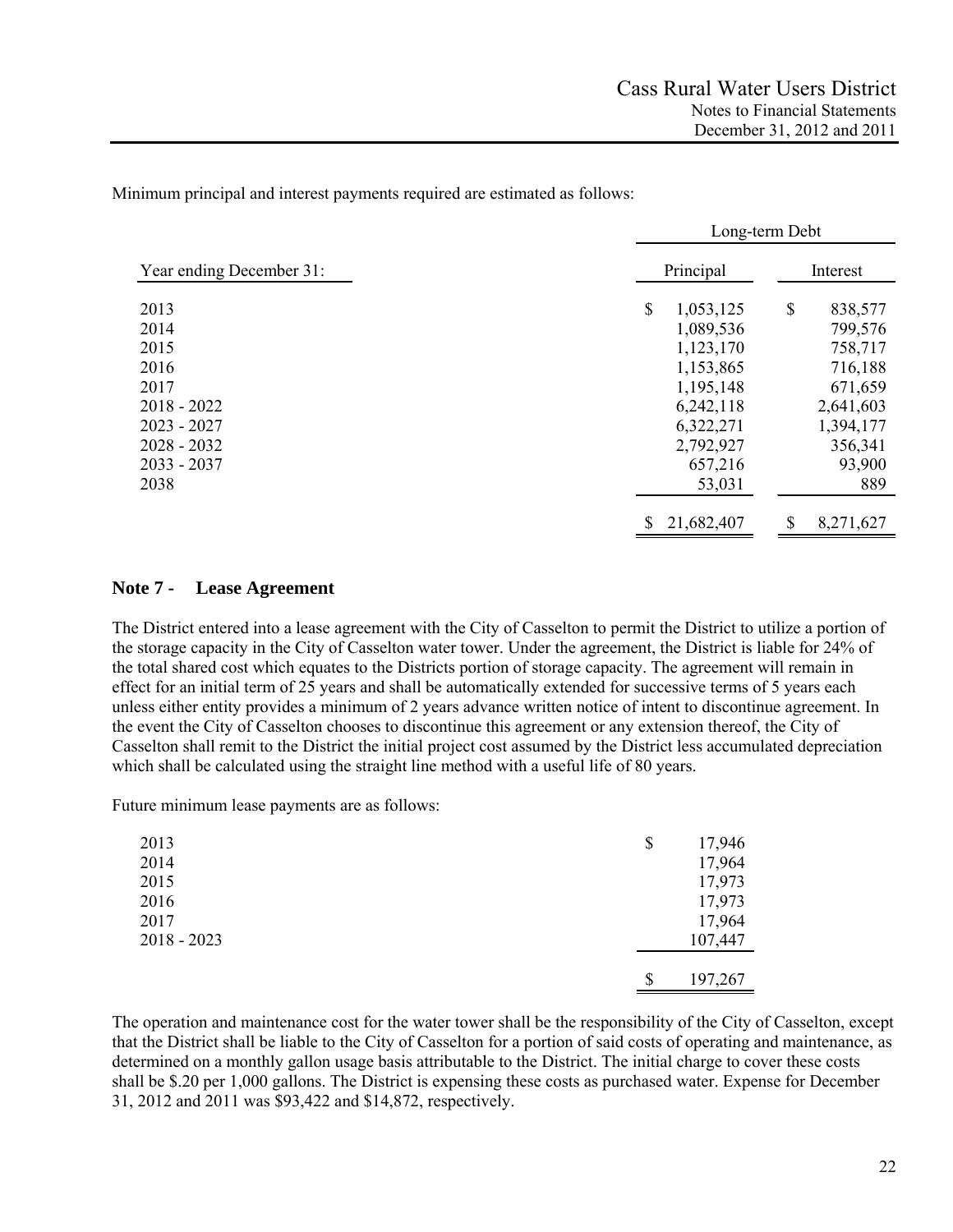# **Note 8 - Pension Plan**

Retirement benefits for substantially all employees are provided through participation in a Simplified Employee Pension Individual Retirement Account. The pension plan is a defined contribution plan to which the employer contributes a variable percentage of employees' gross salaries. The monies are deposited in an Individual Retirement Custodial Account in the name of the employee. The employees may contribute to the plan an amount equal to the legal limitation. The District contributed \$20,750, \$20,006, and \$18,970 to the custodial accounts for the years ended December 31, 2012, 2011, and 2010, respectively.

# **Note 9 - Commitments**

# **Wholesale Water**

Under its wholesale water agreement, the District is committed to purchase water from the City of Fargo. The District must purchase at least 500,000 gallons of treated water per month at \$3.20 per thousand gallons of treated water. This agreement has expired as of December 31, 2011 and another agreement has not been completed as of December 31, 2012. Both parties are operating under the terms of the expired agreement until a new agreement is signed, as no significant changes are expected.

# **Franchise Fee Agreement**

The District entered into an agreement with the City of West Fargo on June 2005 in which the City of West Fargo purchased the rights and acquired a franchise to provide residential water services to the Westport Beach Additions located within the City of West Fargo city limits. In accordance with the agreement, the District agrees to release the Westport Beach Addition from its exclusive jurisdiction to the City of West Fargo as long as the City of West Fargo performs certain obligations, including installation of water meters at its own cost for each individual lot or user within the Westport Beach Addition, and payment of \$1,848 per meter installed to the District until the City of West Fargo has installed a meter for each individual lot within the Westport Beach Addition.

# **Agreement with the City of Oxbow**

The District entered into an agreement with the City of Oxbow to provide billing and collection services for sewer services to the residents of the Bakke Subdivision and the Town of Hickson on a quarterly basis. Specific services to be provided by the District under this agreement included calculation, printing, and mailing of quarterly utility bills, receiving and processing payments from the citizens, account maintenance services such as name changes, adjustments, and address changes, and reasonable and necessary steps to collect amounts due from the citizens. The City of Oxbow agrees to a billing charge for the services provided. The initial cost to the City of Oxbow for the billing charge shall be \$.96 per bill.

# **Note 10 - Subsequent Events**

Subsequent to year end the District issued bonds for the new special assessment improvement districts. The District issued \$1,050,000 of improvement bonds with interest rates ranging between  $0.6 - 2.650\%$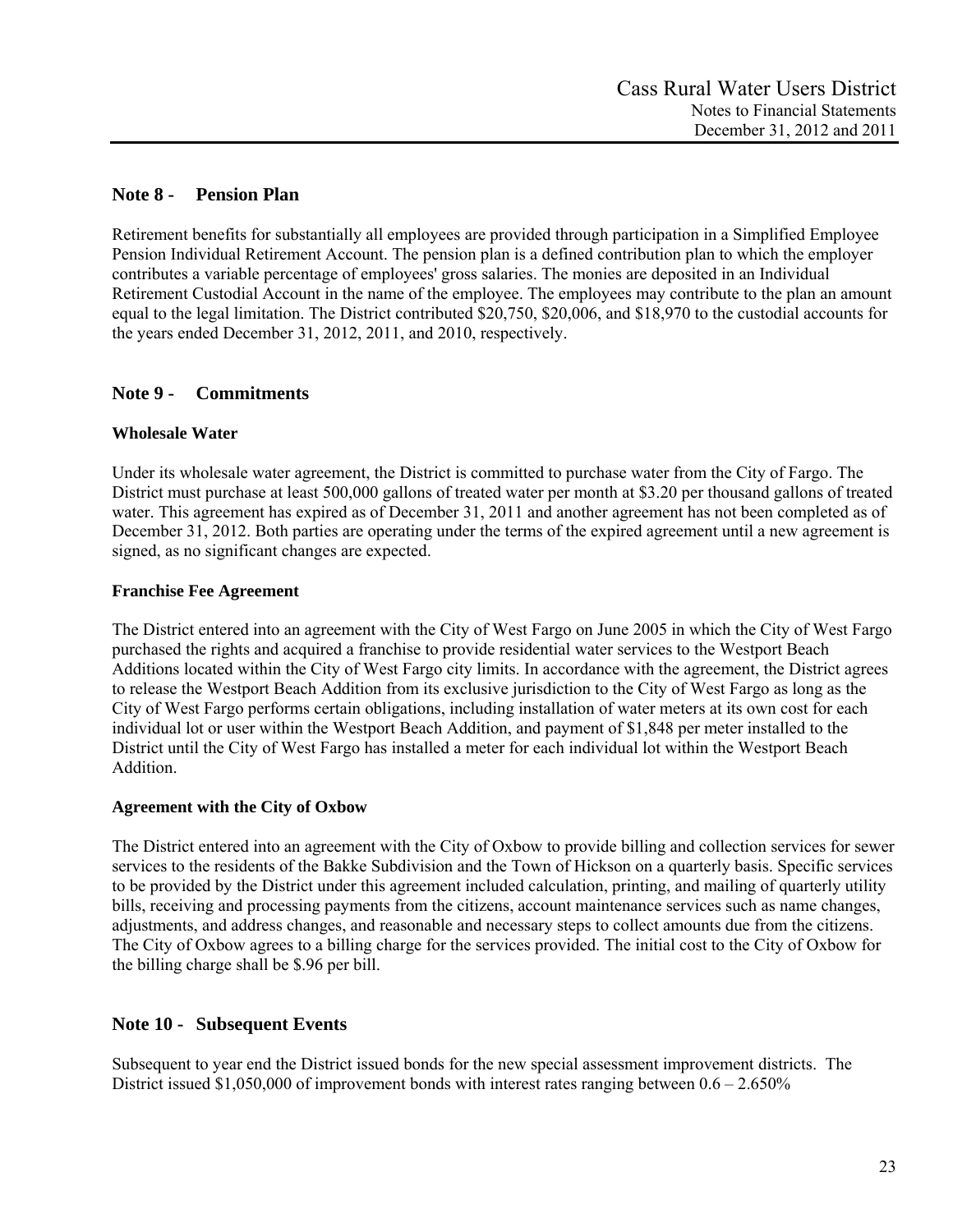

Supplementary Information December 31, 2012 and 2011 Cass Rural Water Users District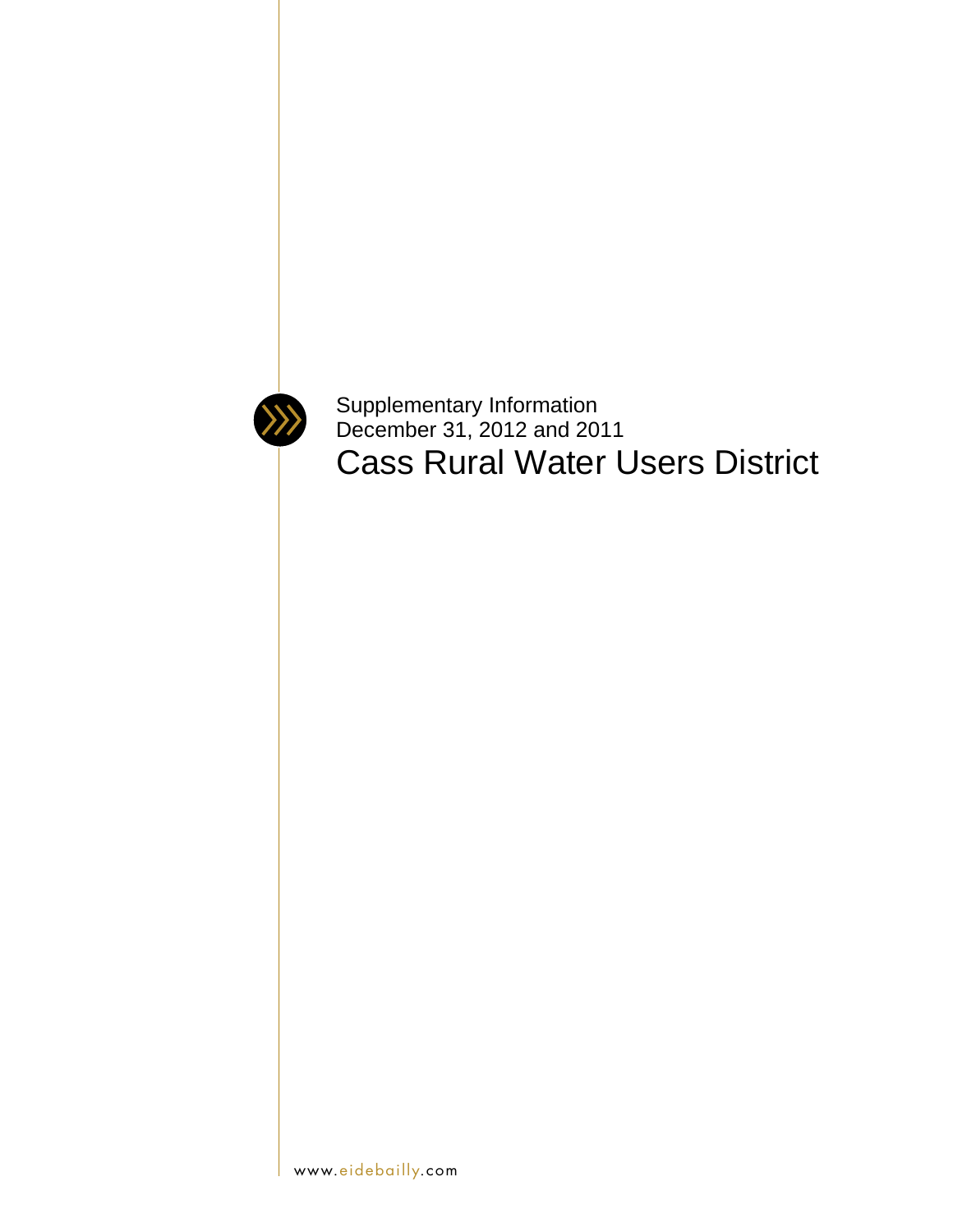| Name                | Position            |
|---------------------|---------------------|
| <b>Brad Koetz</b>   | Chairman            |
| Jon Zuther          | Vice Chairman       |
| Jeff Dahl           | Secretary/Treasurer |
| R. Gordon Blixt     | Director            |
| <b>Barry Bowman</b> | Director            |
| Keith Burley        | Director            |
| <b>Todd Ellison</b> | Director            |
| Ed Finger           | Director            |
| Mark Johnson        | Director            |
| Jerry Blomeke       | Manager             |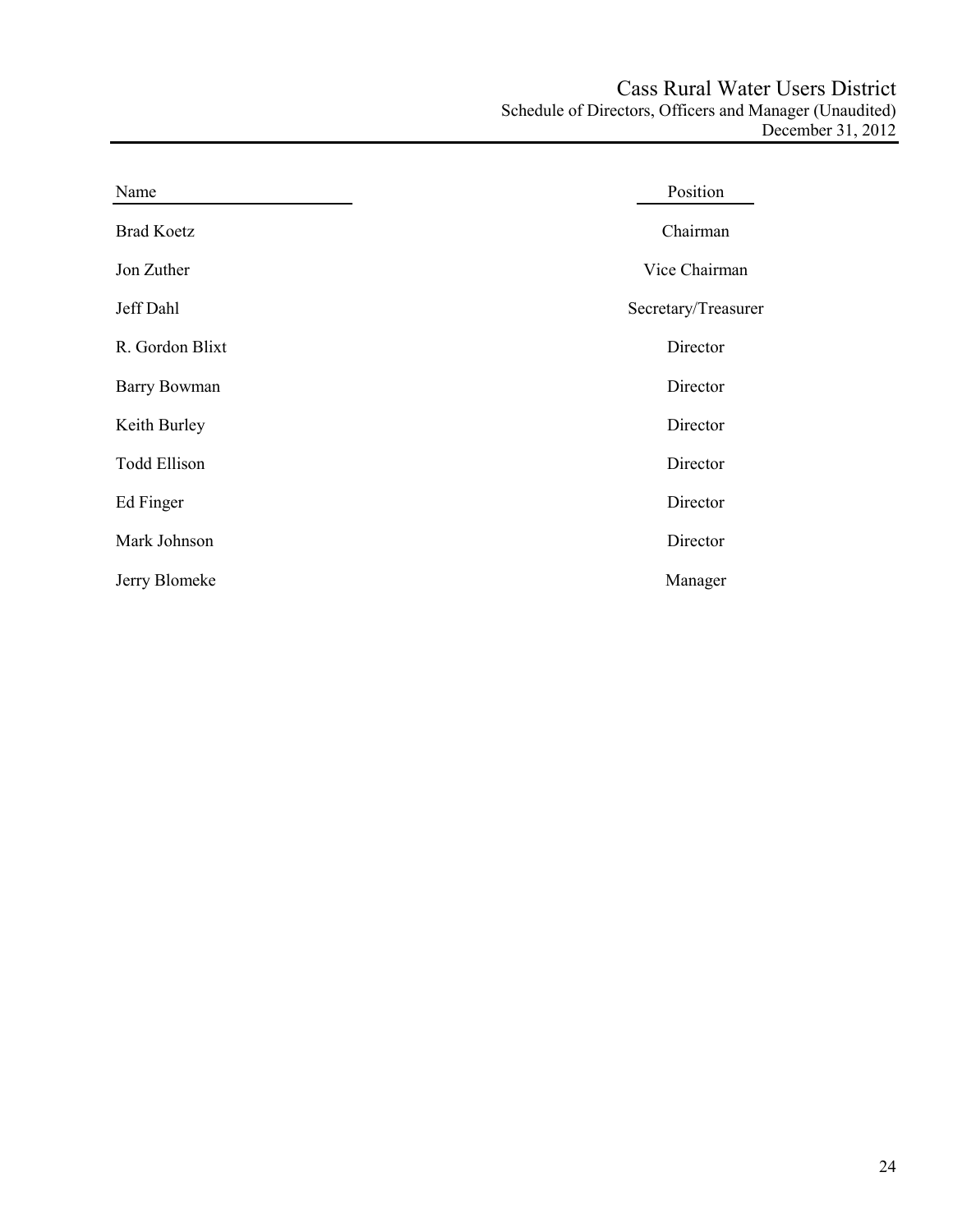# Cass Rural Water Users District Comparative Schedules of Operations Years Ended December 31, 2008 - 2012

|                               | 2008       |                | 2009       |                  | 2010       |               | 2011       |               | 2012      |         |
|-------------------------------|------------|----------------|------------|------------------|------------|---------------|------------|---------------|-----------|---------|
|                               | Amount     | Percent        | Amount     | Percent          | Amount     | Percent       | Amount     | Percent       | Amount    | Percent |
| <b>Operating Revenue</b>      | 2,344,600  | $100.0 \%$ \$  | 4,049,581  | $100.0 \%$ \$    | 4,417,979  | $100.0 \%$ \$ | 5,201,464  | $100.0 \%$ \$ | 5,795,153 | 100.0 % |
| <b>Operating Expenses</b>     |            |                |            |                  |            |               |            |               |           |         |
| Pumping                       | 178,035    | 7.6            | 140,687    | 3.5              | 179,354    | 4.1           | 191,118    | 3.7           | 203,983   | 3.5     |
| Water treatment and testing   | 96,445     | 4.1            | 111,166    | 2.7              | 114,006    | 2.6           | 120,400    | 2.3           | 121,675   | 2.1     |
| Transmission and distribution | 373,962    | 15.9           | 377,253    | 9.3              | 435,228    | 9.9           | 469,867    | 9.0           | 454,160   | 7.8     |
| Administrative and general    | 590,020    | 25.2           | 578,996    | 14.3             | 636,796    | 14.4          | 759,965    | 14.6          | 672,424   | 11.6    |
| Purchased water               | 273,907    | 11.7           | 811,001    | 20.0             | 1,108,542  | 25.1          | 1,228,588  | 23.6          | 1,424,307 | 24.6    |
| Depreciation and amortization | 300,524    | 12.8           | 320,267    | 7.9              | 1,004,805  | 22.7          | 1,104,796  | 21.2          | 1,189,095 | 20.5    |
| Taxes                         | 36,130     | 1.5            | 39,936     | 1.0              | 40,341     | 0.9           | 50,273     | 1.0           | 44,107    | 0.8     |
| Total operating expense       | 1,849,023  | 78.8           | 2,379,306  | 58.7             | 3,519,072  | 79.7          | 3,925,007  | 75.4          | 4,109,751 | 70.9    |
| Utility Operating Income      | 495,577    | 21.2           | 1,670,275  | 41.3             | 898,907    | 20.3          | 1,276,457  | 24.6          | 1,685,402 | 29.1    |
| Other Income (Deductions)     |            |                |            |                  |            |               |            |               |           |         |
| Investment income             | 99,786     | 4.3            | 70,000     | 1.7              | 74.909     | 1.7           | 86,207     | 1.7           | 137,217   | 2.4     |
| Interest special assessment   | 20,881     | 0.9            | 94,253     | 2.3              | 145,843    | 3.3           | 74,158     | 1.4           | 163,891   | 2.8     |
| Special assessment            | 620,000    | 26.4           | 265,000    | 6.5              | 108,999    | 2.5           |            |               | 771,750   | 13.3    |
| Franchise fee payment         | 90,552     | 3.9            | 51,744     | 1.3              | 94,248     | 2.1           | 55,440     | 1.1           | 70,224    | 1.2     |
| Interest expense              | (385, 921) | (16.5)         | (574, 468) | (14.2)           | (896, 478) | (20.3)        | (891, 808) | (17.1)        | (892,320) | (15.4)  |
| Other                         | 21,938     | 0.9            | 64,920     | 1.6              | 1,946,590  | 44.1          | 2,445,140  | 47.0          | 320,065   | 5.5     |
| Total income (deductions)     | 467,236    | 19.9           | (28, 551)  | (0.8)            | 1,474,111  | 33.4          | 1,769,137  | 34.0          | 570,827   | 9.9     |
| Net Income                    | 962,813    | 41.1 $%$<br>-S | 1,641,724  | 40.5 $%$<br>- \$ | 2,373,018  | 53.7 %<br>-S  | 3,045,594  | 58.6 % \$     | 2,256,229 | 39.0 %  |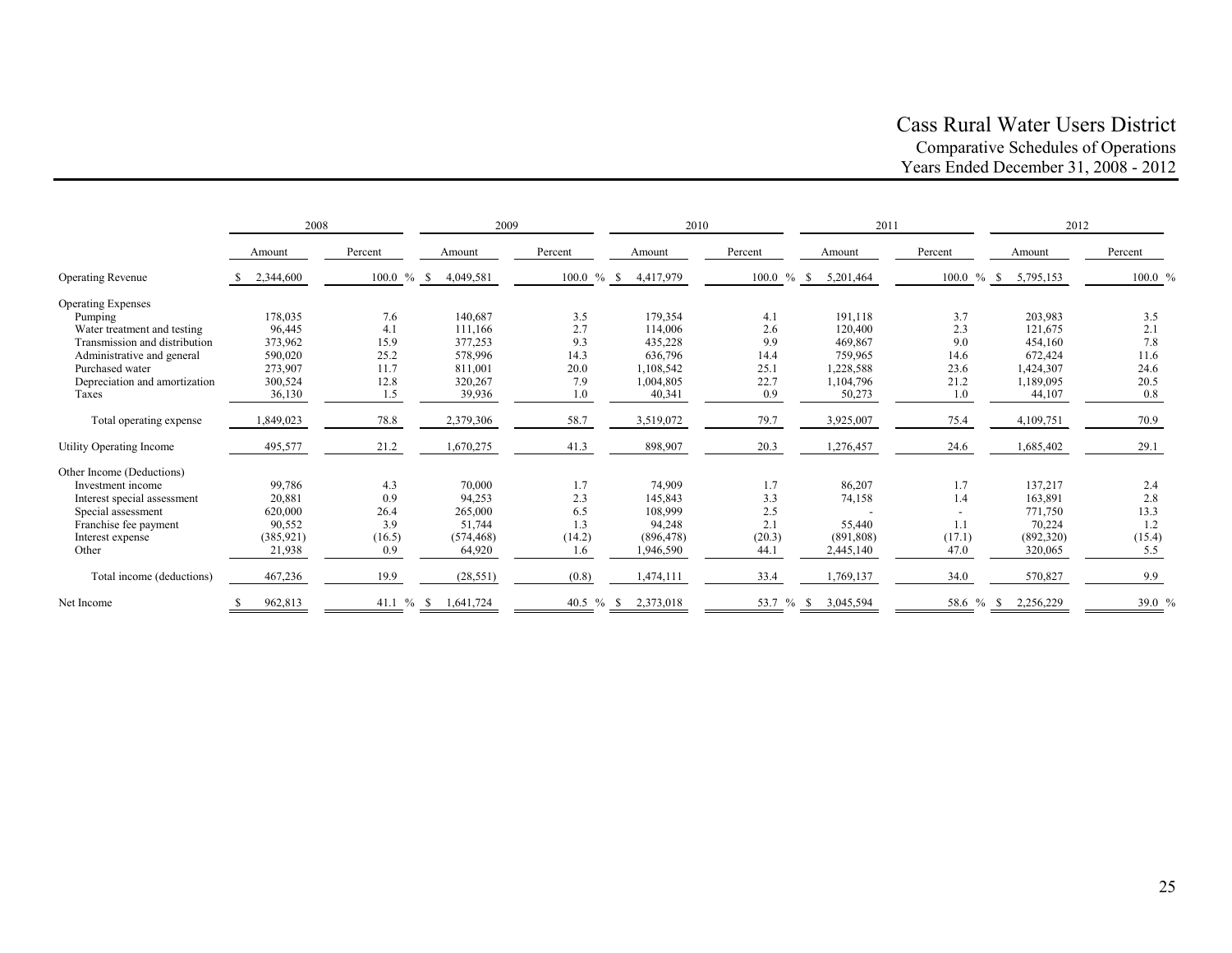

Additional Reports December 31, 2012 and 2011 Cass Rural Water Users District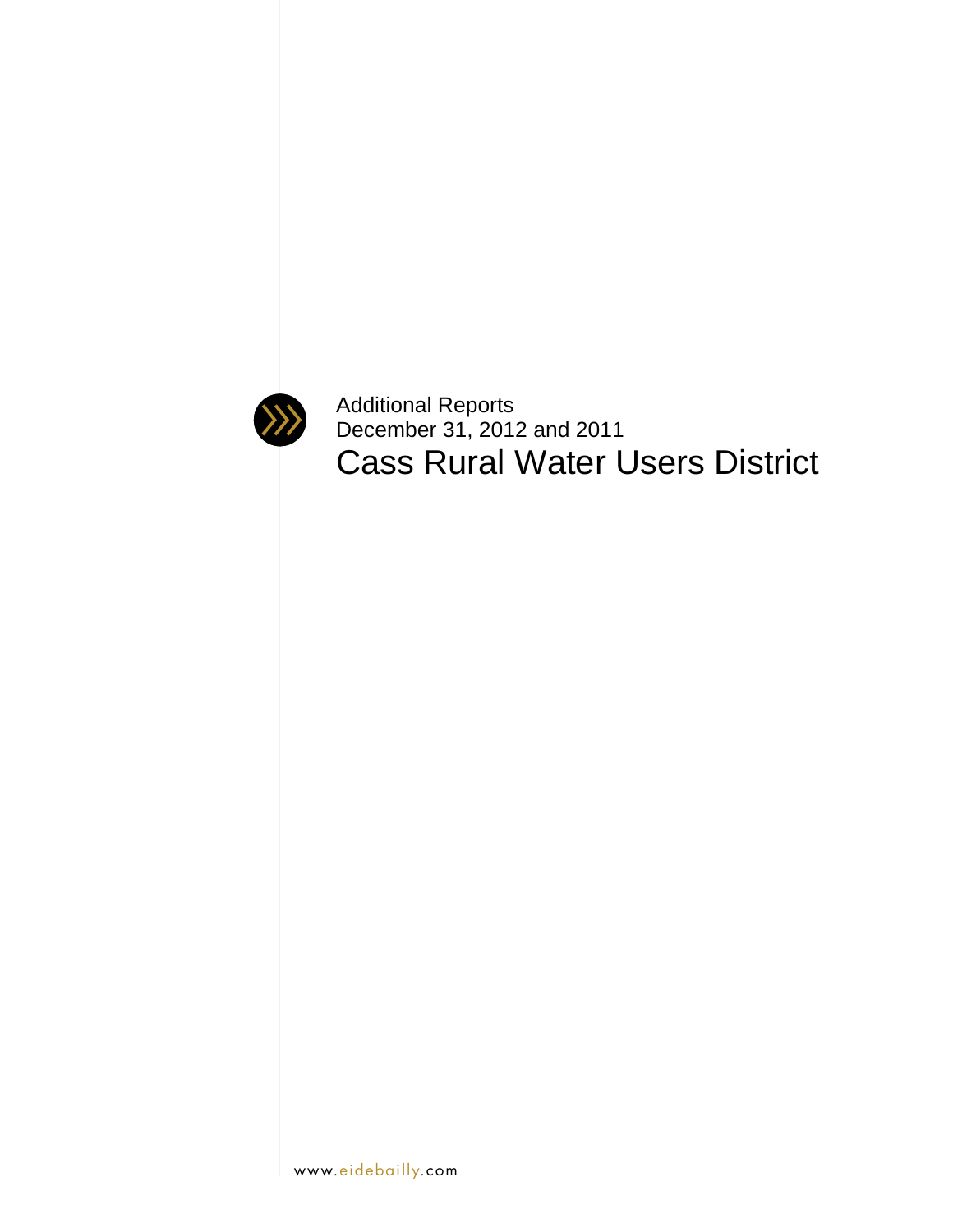

CPAs & BUSINESS ADVISORS

# *Government Auditing Standards* **Report on Internal Control over Financial Reporting and on Compliance and Other Matters**

The Board of Directors Cass Rural Water Users District Kindred, North Dakota

We have audited the financial statements of Cass Rural Water Users District as of and for the year ended December 31, 2012, and have issued our report thereon dated February 19, 2013. We conducted our audit in accordance with auditing standards generally accepted in the United States of America and the standards applicable to financial audits contained in *Government Auditing Standards*, issued by the Comptroller General of the United States.

# **Internal Control over Financial Reporting**

Management of Cass Rural Water Users District is responsible for establishing and maintaining effective internal control over financial reporting. In planning and performing our audits, we considered the District's internal control over financial reporting as a basis for designing our audit procedures for the purpose of expressing our opinion on the financial statements, but not for the purpose of expressing an opinion on the effectiveness of the District's internal control over financial reporting. Accordingly, we do not express an opinion on the effectiveness of the District's internal control over financial reporting.

Our consideration of internal control over financial reporting was for the limited purpose described in the first paragraph of this section and was not designed to identify all deficiencies in internal control over financial reporting that might be significant deficiencies or material weaknesses and therefore, there can be no assurance that all significant deficiencies and material weaknesses have been identified. However, as described in the accompanying schedule of findings, we identified certain deficiencies in internal control over financial reporting, that we consider to be material weaknesses and other deficiencies that we consider to be significant deficiencies.

A *deficiency in internal control* exists when the design or operation of a control does not allow management or employees, in the normal course of performing their assigned functions, to prevent, or detect and correct misstatements on a timely basis. A *material weakness* is a deficiency, or a combination of deficiencies, in internal control such that there is a reasonable possibility that a material misstatement of the entity's financial statements will not be prevented, or detected and corrected on a timely basis. We consider deficiencies 12-1, 12-2, and 12-3 described in the accompanying schedule of findings to be material weaknesses.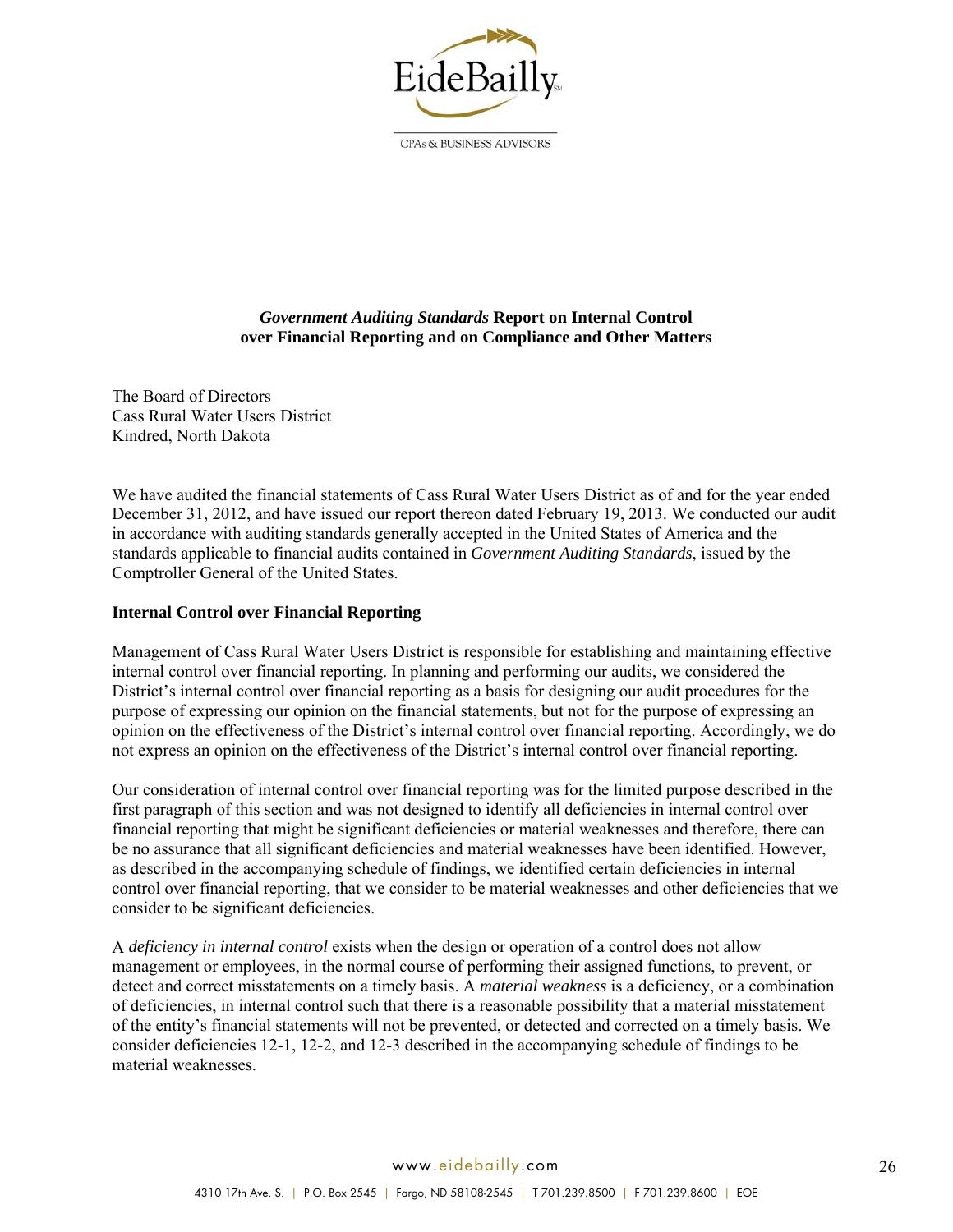A *significant deficiency* is a deficiency or a combination of deficiencies in internal control that is less severe than a material weakness, yet important enough to merit attention by those charged with governance. We consider deficiency 12-4 described in the accompanying schedule of findings to be significant deficiencies.

#### **Compliance and Other Matters**

#### **Management's Responsibility for Compliance**

Compliance with certain provisions of laws, regulations, contracts and grant agreements related to the Project is the responsibility of the District's management.

#### **Auditor's Responsibility**

As part of obtaining reasonable assurance about whether the District's financial statements are free of material misstatement, we performed tests of its compliance with certain provisions of laws, regulations, contracts, and grant agreements, noncompliance with which could have a material effect on the determination of financial statement amounts. However, providing an opinion on compliance with those provisions was not an objective of our audit and, accordingly, we do not express such an opinion. The results of our tests disclosed instances of noncompliance or other matters that are required to be reported under Government Auditing Standards.

The District's responses to the findings identified in our audit are described on the schedule of findings. We did not audit the District's responses and, accordingly, we express no opinion on them.

The purpose of this report is solely to describe the scope of our testing of internal control over financial reporting and on compliance and other matters, and the results of that testing, and not to provide an opinion on the effectiveness of the District's internal control over financial reporting or on compliance and other matters. This report is an integral part of an audit performed in accordance with *Government Auditing Standards* in considering the District's internal control over financial reporting and on compliance and other matters. Accordingly, this report is not suitable for any other purpose.

Gide Sailly LLP

Fargo, North Dakota February 19, 2013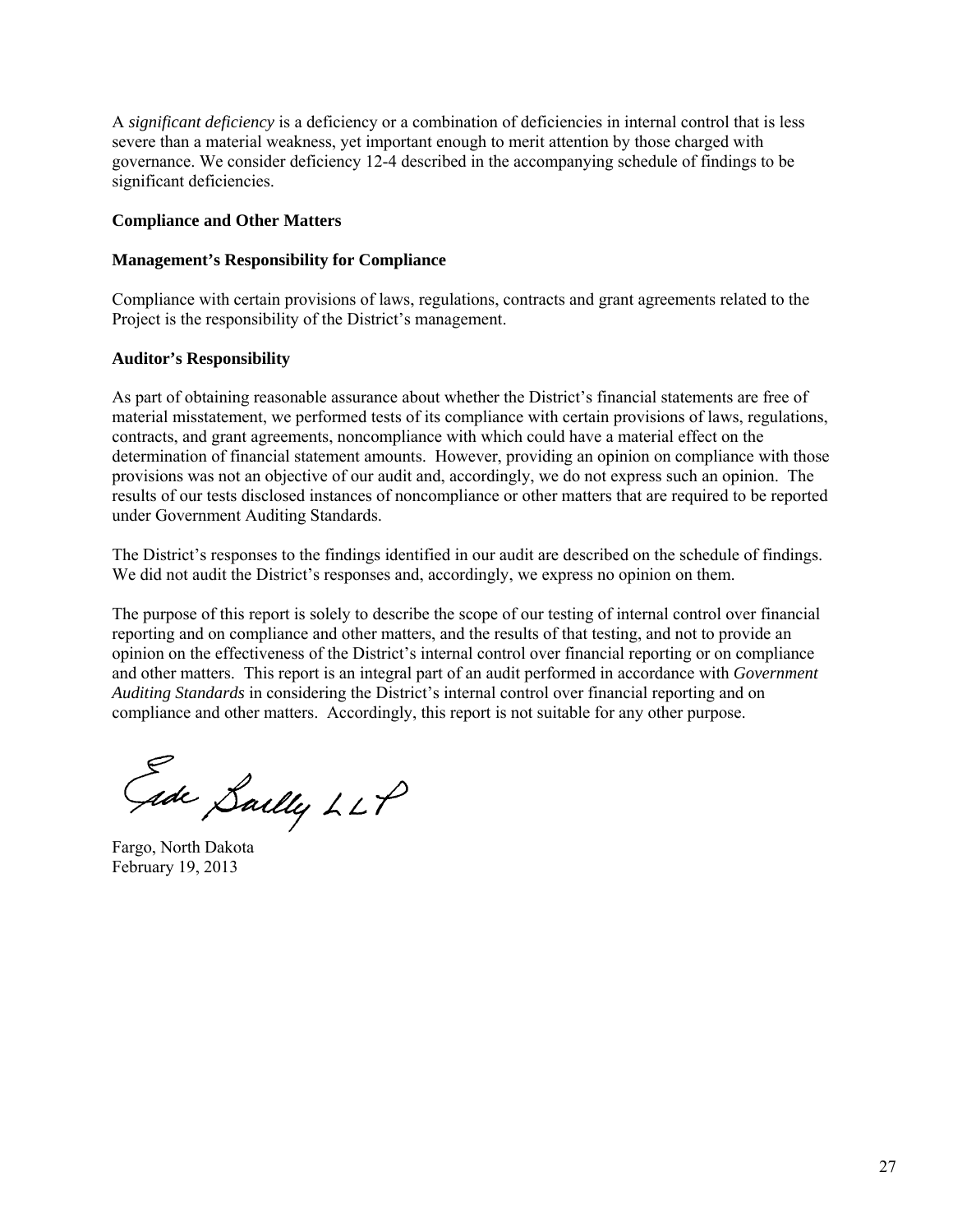# **A. Findings – Financial Statement Audit**

# **Material Weakness**

# **12-1 Segregation of Duties**

**Condition** – The District has a lack of segregation of duties due to a limited number of office personnel.

**Criteria** – A good system of internal accounting control requires an adequate segregation of duties so that no one individual has incompatible responsibilities. No one person should have more than one duty relating to the authorization (approval), custody of checks (check signers), record keeping and reconciliation functions.

**Effect** – Inadequate segregation of duties could adversely affect the District's ability to detect misstatements in amounts that would be material in relation to the financial statements in a timely period by employees in the normal course of performing their assigned functions.

**Cause** – There is a limited amount of office employees involved in the internal control process.

**Recommendation** – While we recognize that your office staff may not be large enough to permit complete segregation of duties in all material respects for an effective system of internal control, the functions should be reviewed to determine if additional segregation of duties is feasible and to improve the efficiency and effectiveness of financial management and financial statement accuracy for the District. Segregation of authorization, custody of assets, record keeping and reconciliation functions would assist in mitigating the risk of fraud or misstatements to the financial statements.

**Management Response** – At the present time, the District has segregated the duties of in the most efficient manner possible, given its limited staff. Due to cost constraints, there will be no further administrative employees added.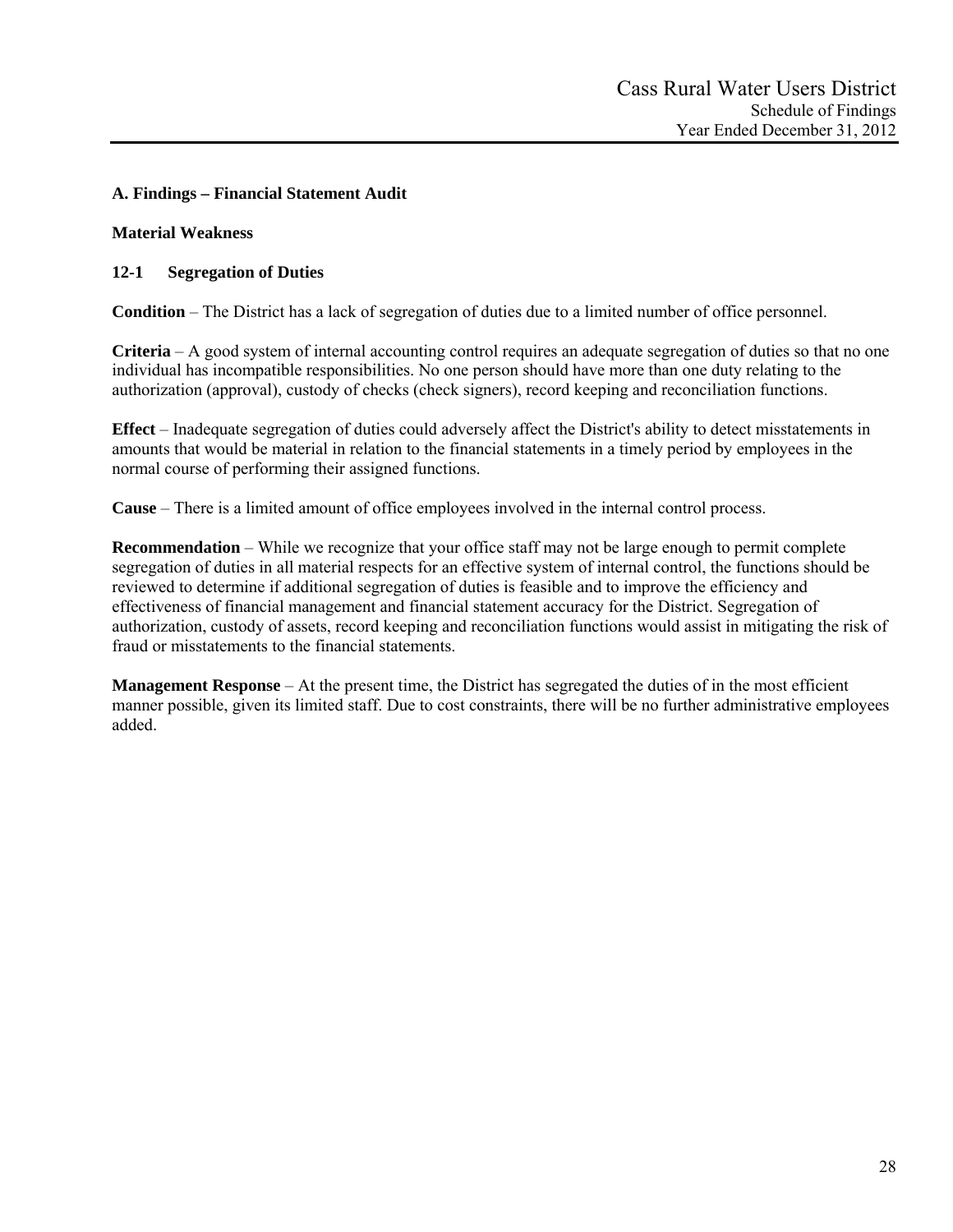# **Material Weakness**

# **12-2 Significant Journal Entries**

**Condition** – During the course of our engagement, we proposed material audit adjustments that would not have been identified as a result of the District's existing internal controls, and therefore could have resulted in a material misstatement of the District's financial statements.

**Criteria** – A good system of internal accounting control contemplates an adequate system for recording and processing entries material to the financial statements.

**Effect** – Inadequate controls could adversely affect the District's ability to detect misstatements in amounts that would be material in relation to the financial statements.

**Cause** – District personnel do not have adequate training to apply U.S. generally accepted accounting principles internally.

**Recommendation** – While we recognize that your office staff is limited, it is important that you be aware of this condition. In situations like this, management's close supervision and review of accounting information is the best means of preventing and detecting errors and irregularities.

**Management Response** – Due to the limited office staff, the District is aware of the deficiency in internal control. The District accepts the risk and due to cost constraints, there will be no further administrative employees added.

## **Material Weakness**

## **12-3 Preparation of Financial Statements**

**Condition** – The District does not have an internal control system designed to provide for the preparation of the financial statements being audited. As auditors, we were requested to draft the financial statements and accompanying notes to the financial statements.

**Criteria** – A good system of internal accounting control contemplates an adequate system for recording and processing entries material to the financial statements.

**Cause** – District personnel do not have adequate training to apply U.S. generally accepted accounting principles internally.

**Effect** – This control deficiency could result in a misstatement to the financial statements that would not be prevented or detected.

**Recommendation** – This circumstance is not unusual in a District of your size. It is the responsibility of management and those charged with governance to make the decision whether to accept the degree of risk associated with this condition because of cost or other considerations.

**Management Response** – The District is aware of the deficiency in internal control. The District accepts the risk and will not added additional administrative employees due to cost constraints.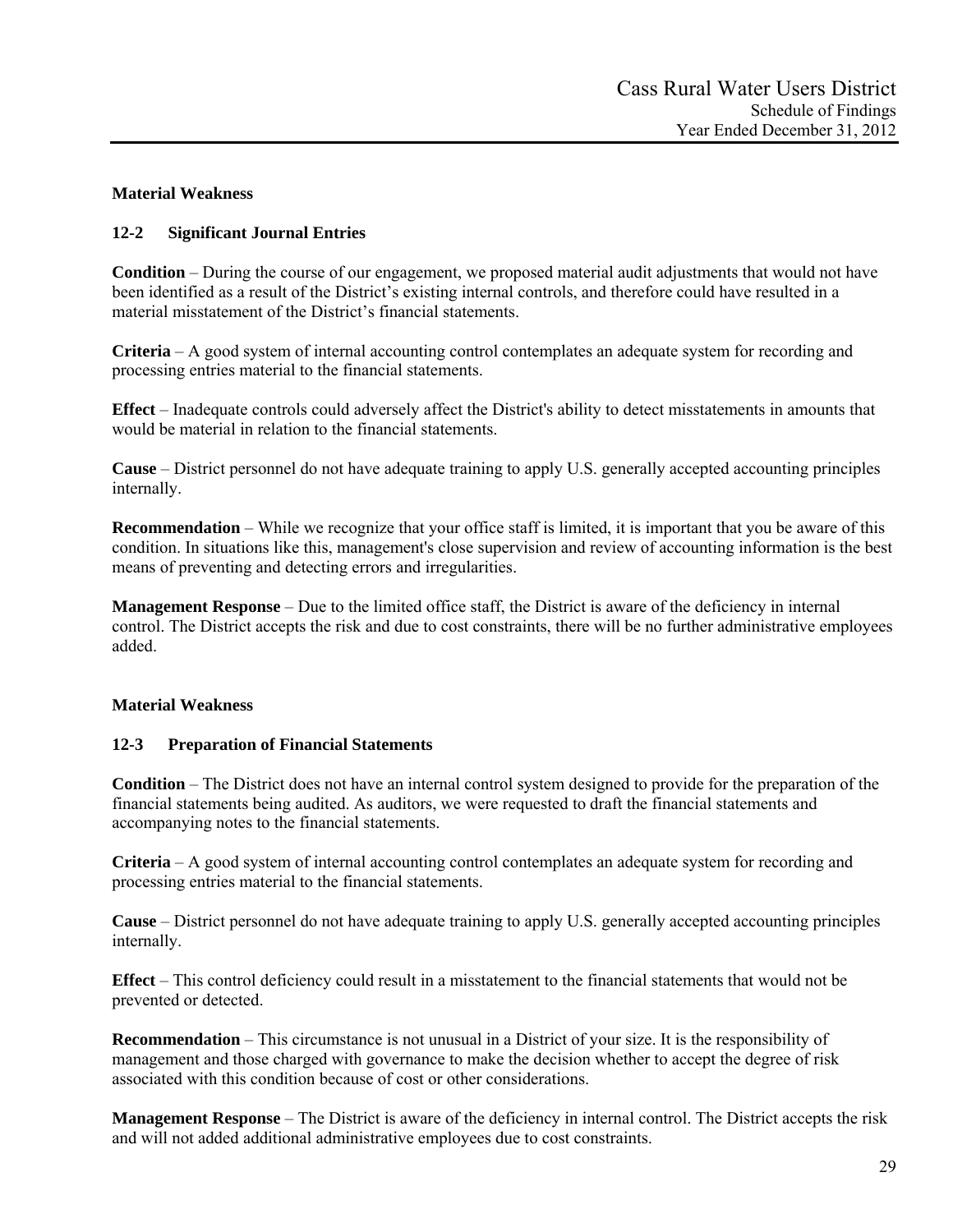# **Significant Deficiency**

# **12-4 Pledged Collateral**

**Condition** – North Dakota Century Code 21-04 requires that the District deposits be protected by a bond or by collateral. The market value of collateral pledged must equal 110% of the deposits not covered by insurance or bonds. The District's pledged collateral did not meet this requirement at December 31, 2012 for Kindred State Bank and at June 30, 2012 for Bremer Bank. The District's deposits were under collateralized at Kindred State Bank by approximately \$200,000 and Bremer Bank by approximately \$50,000.

**Criteria** – A good system of internal accounting control contemplates an adequate system for monitoring the requirements of pledged collateral.

**Effect** – The District was not in compliance with North Dakota Century Coded 21-04. Additionally, the noncompliance increases the custodial risk of the District.

**Cause** – The District's deposits in Kindred State Bank and Bremer Bank exceeded the FDIC limit and no additional collateral was pledged on behalf of the District.

**Recommendation** – This District need to periodically review its collateral to ensure compliance.

**Management's Response** – The District is aware of the control deficiency and will ensure pledge collateral exceeds 110% of deposits not covered by insurance or bonds.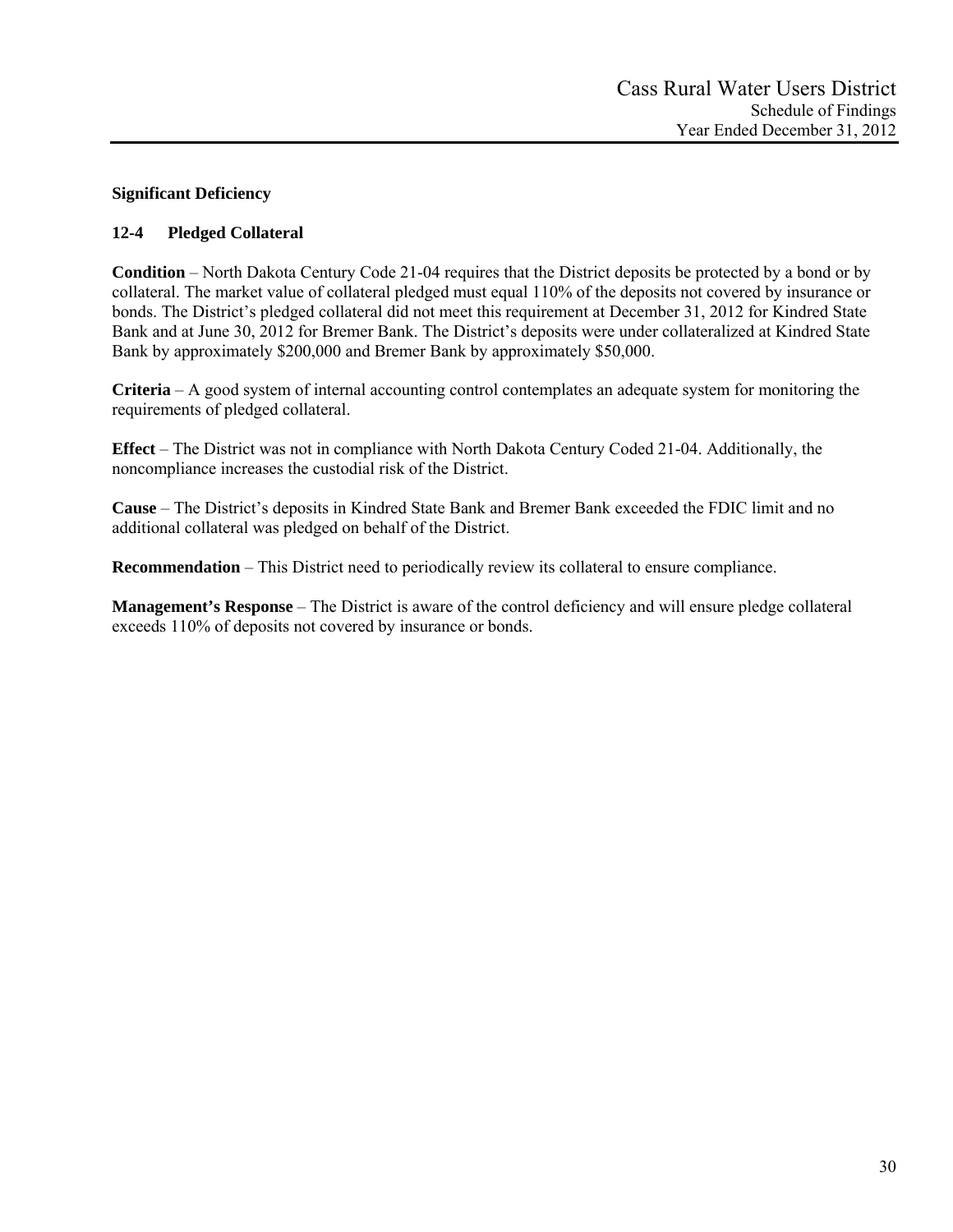

CPAs & BUSINESS ADVISORS

## **Farmers Home Administration (FmHA) Comments**

The Board of Directors Cass Rural Water Users District Kindred, North Dakota

We have audited the financial statements of Cass Rural Water Users District, for the year ended December 31, 2012, and have issued our report thereon dated February 19, 2013.

In planning and performing our audit of the financial statements of the District for the year ended December 31, 2012, we considered its internal control over financial reporting in order to determine our auditing procedures for the purpose of expressing our opinion on the financial statements and not to provide assurance on the internal control over financial reporting. However, we noted certain matters involving the internal control over financial reporting and its operation that we consider to be control deficiencies under standards established by the American Institute of Certified Public Accountants. A control deficiency involve matters coming to our attention relating to significant deficiencies in the design or operation of the internal control over financial reporting that, in our judgment, could adversely affect the District's ability to record, process, summarize and report financial data consistent with the assertions of management in the financial statements. The control deficiencies are described in the accompanying schedule of findings.

A significant deficiency is a deficiency in internal control, or combinations of deficiencies, that adversely affects the entity's ability to initiate, authorize, record, process, or report financial data reliably in accordance with generally accepted accounting principles such that there is more than a remote likelihood that a misstatement of the entity's financial statements that is more than inconsequential will not be prevented or detected.

A material weakness is a significant deficiency or a combination of significant deficiencies that results in more than a remote likelihood that a material misstatement of the financial statements will not be prevented or detected by the District's internal control.

Our consideration of the internal control over financial reporting was for the limited purpose described in the first paragraph of this section and would not necessarily identify all deficiencies in the internal control that might be significant deficiencies and, accordingly, would not necessarily disclose all significant deficiencies that are also considered to be a significant deficiency or a material weakness. However, we do believe findings 12-1, 12-2, and 12-3 are material weaknesses and 12-4 is a significant deficiency, as described in the schedule of findings.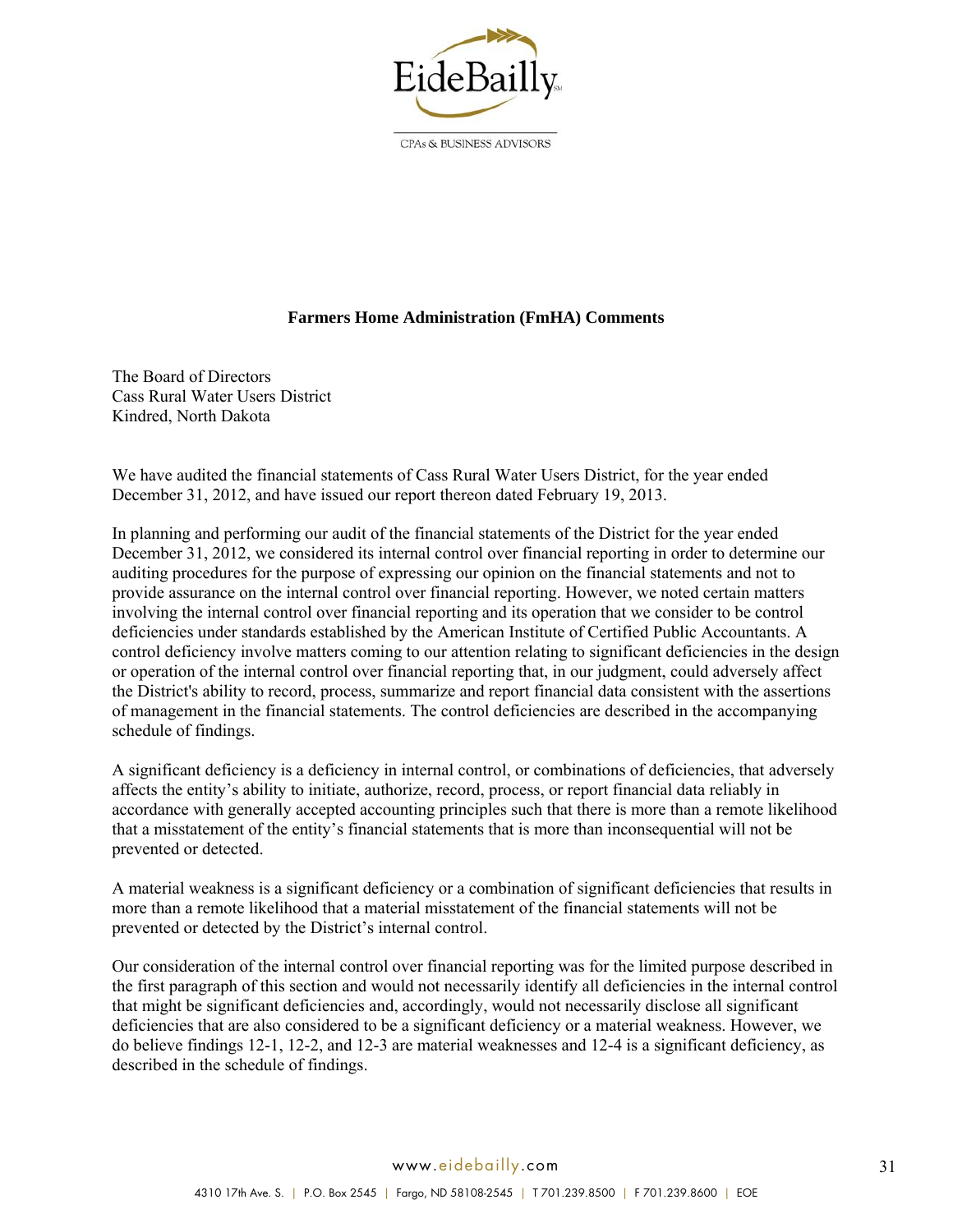Our comments on specific financial and accounting matters, as required by the Farmers Home Administration (FmHA), are detailed below:

## **Accounting Records**

The District's accounting records and procedures in effect during the year were considered to be adequate in all material respects, except as noted in the internal control over financial reporting material weaknesses above.

# **Controls over Assets**

Physical controls over assets of the system are considered to be adequate, except as noted in the internal control over financial reporting material weaknesses above.

## **Compliance with Loan Documents**

The District has complied with the provisions of the loan agreements, including maintenance of adequate cash reserves.

## **Agreement of Financial Statements and Accounting Records**

The District's accounting records, after consideration of audit entries, are in agreement with the information in the audit report.

## **Deposits**

All cash deposits are in institutions whose accounts are insured by an agency of the federal government.

## **Insurance Coverage**

| \$2,000,000       |
|-------------------|
| 5,995,000         |
|                   |
| Any Auto          |
| All owned Autos   |
| $ACV$ (less \$25) |
| Statutory         |
|                   |

## **Income Taxes**

The District is a governmental entity, and as such, is not required to file income tax returns.

## **Users Delinquent Over 60 Days**

The total amount due from users delinquent over 60 days was \$4,208.